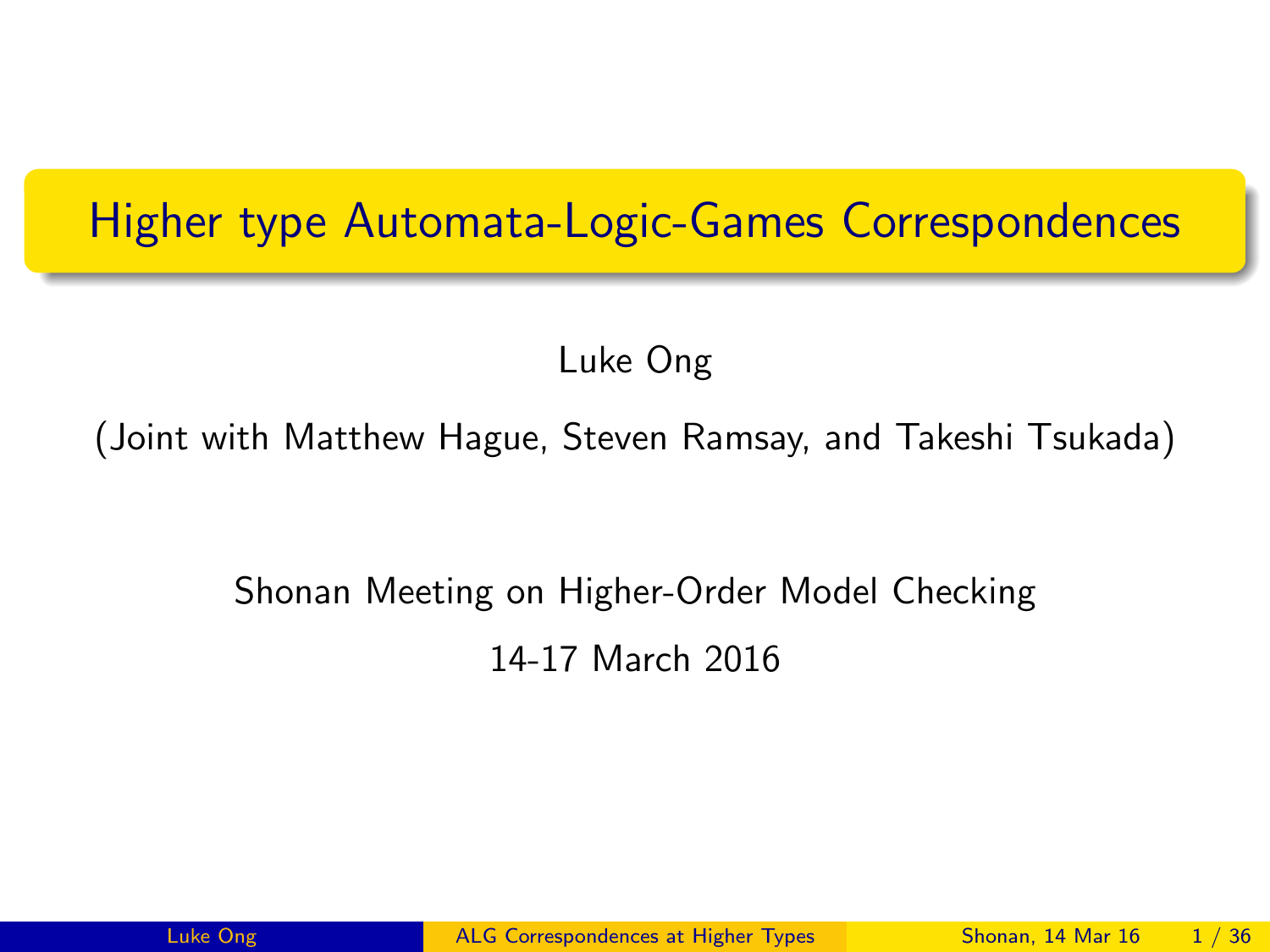What is higher order about Higher-Order Model Checking (HOMC)?

Higher-Order Model Checking Problem: Given HORS G and property  $\varphi$  (APT or mu-calculus formula), does the tree  $\llbracket \mathcal{G} \rrbracket$  satisfy  $\varphi$ ?

### Two closely related desiderata:

- **1** Model check higher-type Böhm trees. The HOMC Problem is about computation trees of ground-type programs. To analyse computation trees of higher-type programs, we need to model check Böhm trees, i.e., trees with  $\lambda$ -binders.
- **2** Make higher-order model checking compositional. HOMC is (mostly) whole program analysis. But higher-order is supposed to aid modular structuring of programs.

Unfortunately the elegant theorems of "Rabin's Heaven" fail in the world of Böhm trees. (More on this later.)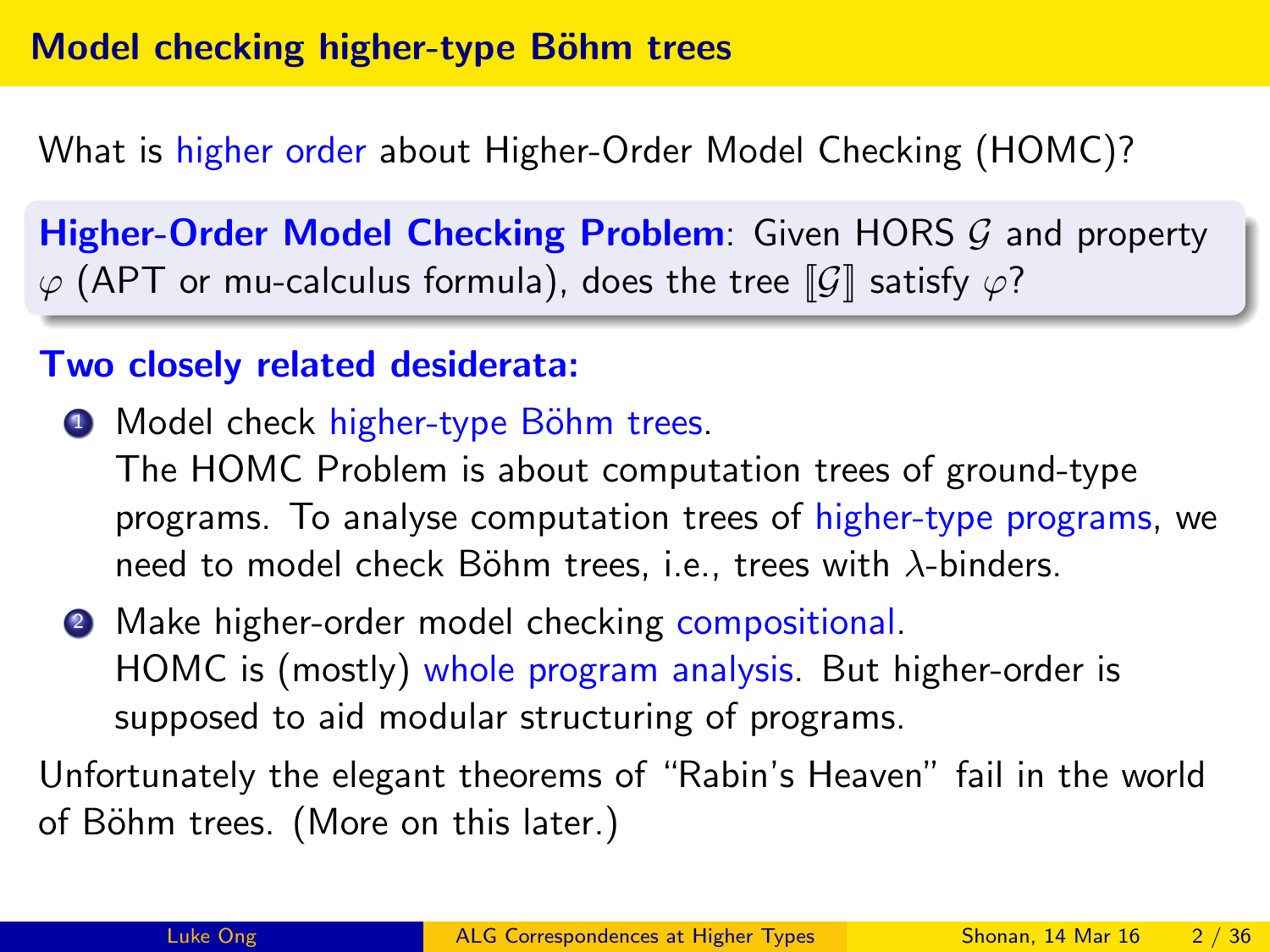Böhm trees are term-trees s, t, etc., defined coinductively  $(n \geq 0)$ :

$$
t^o ::= \bot \mid x^A s_1^{A_1} \cdots s_n^{A_n}
$$
  

$$
s^A ::= \lambda x_1^{A_1} \cdots x_n^{A_n} . t^o \qquad \text{where } A = A_1 \rightarrow \cdots \rightarrow A_n \rightarrow o
$$

- Assume B¨ohm trees are
	- well-sorted (i.e. simply-typed) and  $\eta$ -long: write  $\Gamma \vdash t :: A$
	- **•** have only finitely many free variables.
- Alternative presentation as  $\Sigma$ -binding trees (a version of data trees).
- Every variable occuring in a (closed) Böhm tree of sort  $A$  has a sort that is a contravariant subsort of  $A$ .
- Böhm trees subsume ordinary (node-labelled, ranked) trees.

Böhm trees of composable sorts can compose. Thus model checking Böhm trees is model checking higher-order functions (on trees).

- For decidability results, we consider  $\lambda$ Y-definable Böhm trees, BT $(M)$ .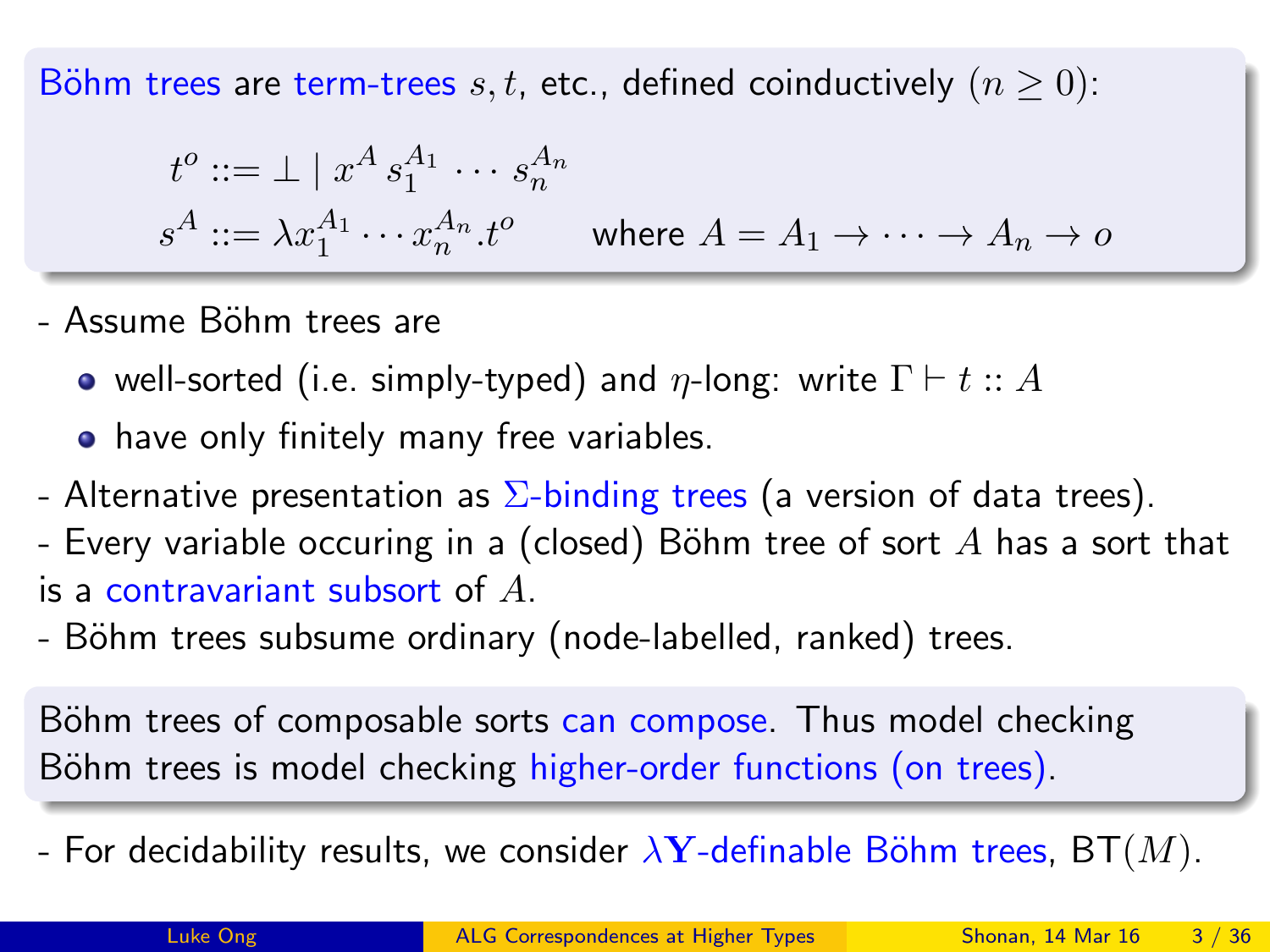#### No "Rabin's Heaven" for Böhm trees

Let 
$$
\Gamma = a : o, b : o \rightarrow ((o \rightarrow o) \rightarrow o) \rightarrow o
$$
 and  
\n
$$
\Gamma \vdash \underbrace{\mathbf{Y} (\lambda f. \lambda y^o. \lambda x^{o \rightarrow o}.b (x y) (f (x y)))}_{M} a : (o \rightarrow o) \rightarrow o.
$$

-  $BT(M)$ 

uses infinitely many variable names, and each variable occurs infinitely often.

-  $BT(M)$ 

has an undecidable MSO theory! (Salvati; Clairambault & Murawski FSTTCS13)

- Emptiness of Stirling's alternating dependency tree automata—a compelling device for analysing Böhm trees—is undecidable. (O. & Tzevelekos LICS09)

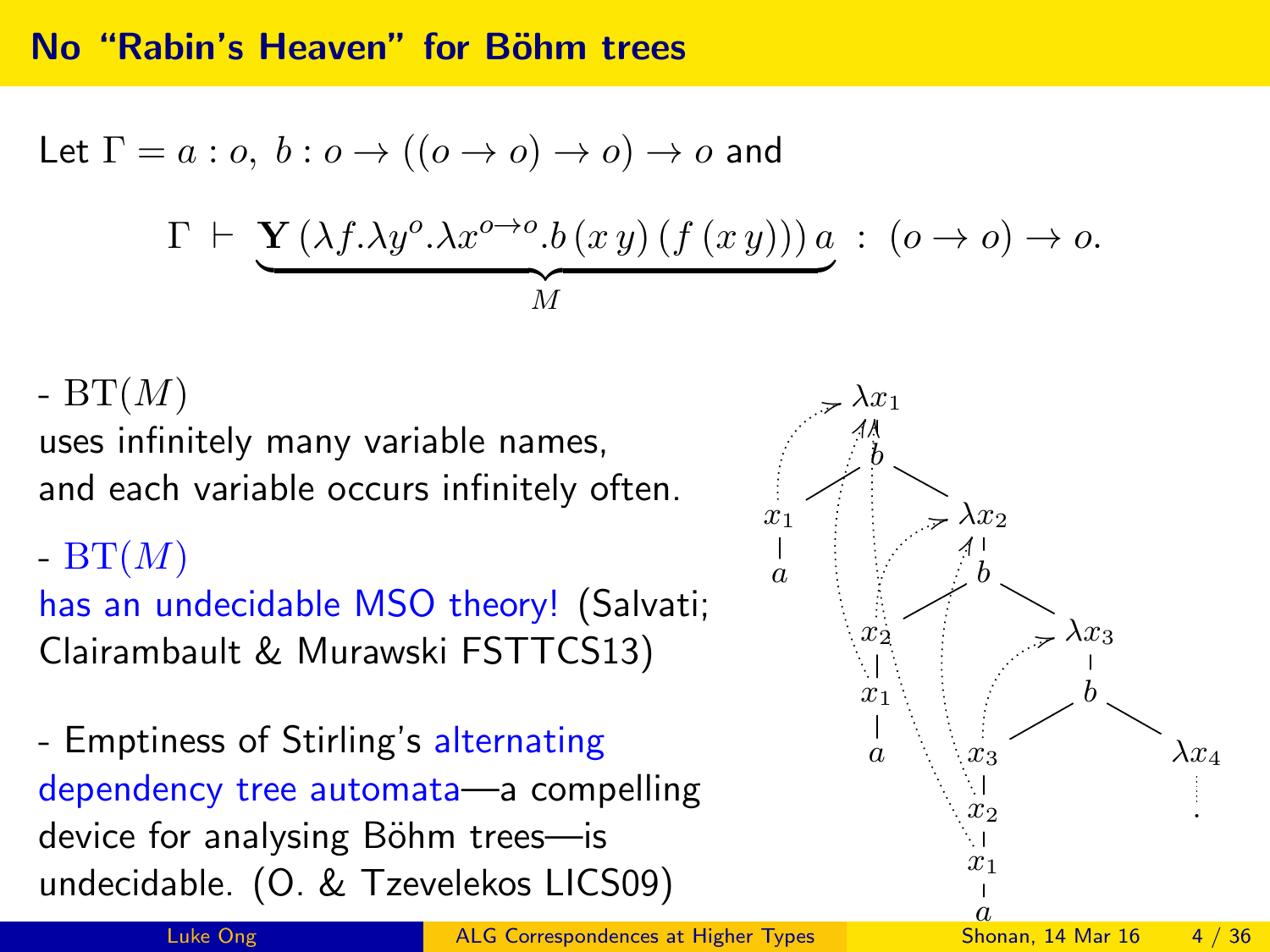Take property  $\Phi :=$ "There are only finitely many occurrences of bound variables in each branch."

## Questions:

1. Is there a "logic" that can describe properties such as  $\Phi$ ?

2. Is the "logic" decidable for Böhm trees?

## Ans: (intersection) types.

1. Fix a semantics  $-$  type-checking game,  $\Gamma \models t : \tau$ , for Böhm trees t and types  $\tau$ 

2. Develop decidable, complete proof system,  $\Gamma \vdash M : \tau$ , for definable Böhm trees:

$$
\Gamma \vdash M : \tau \iff \Gamma \models \operatorname{BT}(M) : \tau
$$

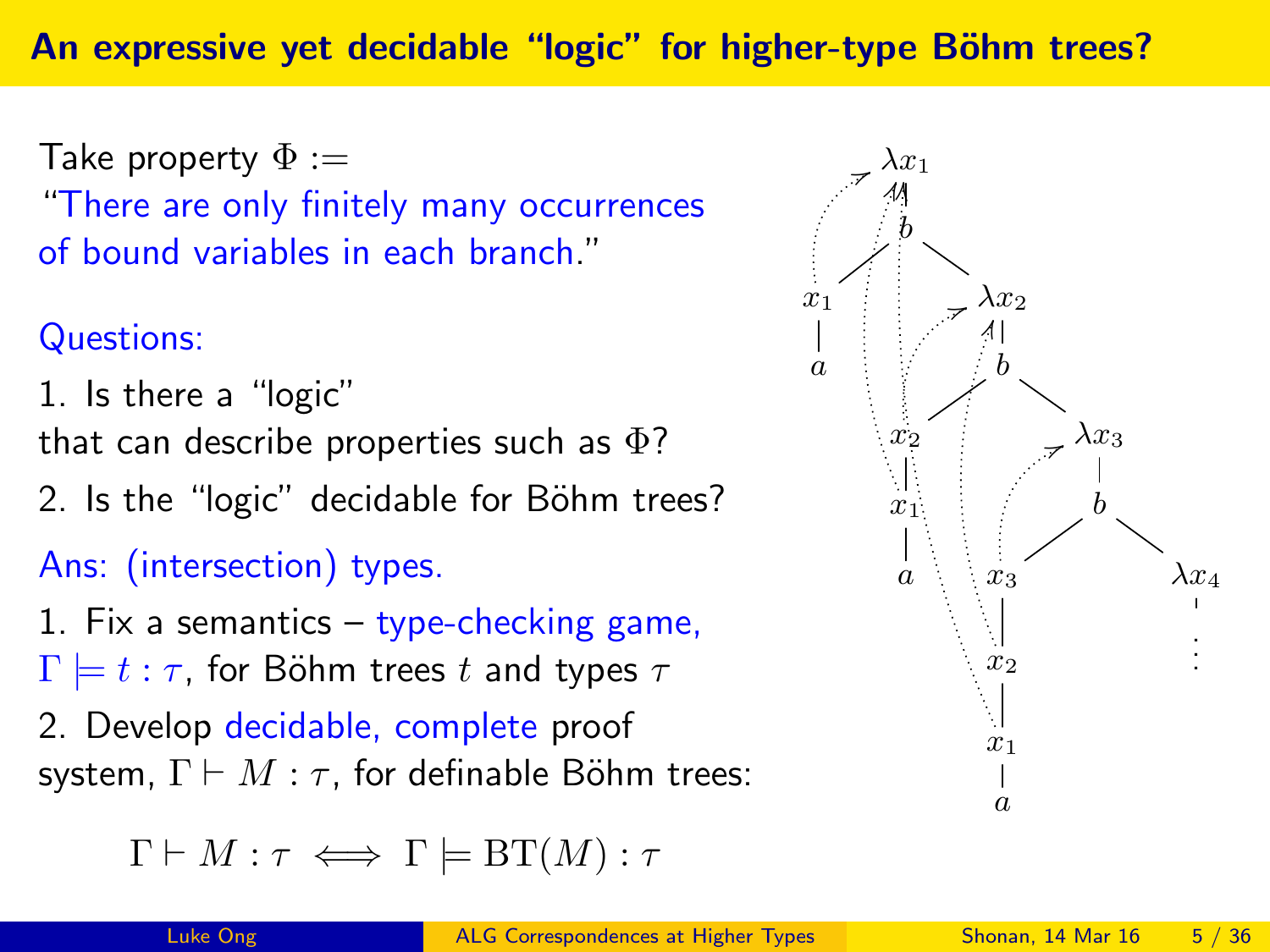Higher type Automata-Logic-Games Correspondences

0. Motivations: compositional higher-order model checking / model checking Böhm trees

1 [Type-checking Games](#page-6-0)

2 [Alternating Dependency Tree Automata](#page-14-0)

3 [Higher-type Mu-Calculus](#page-27-0)

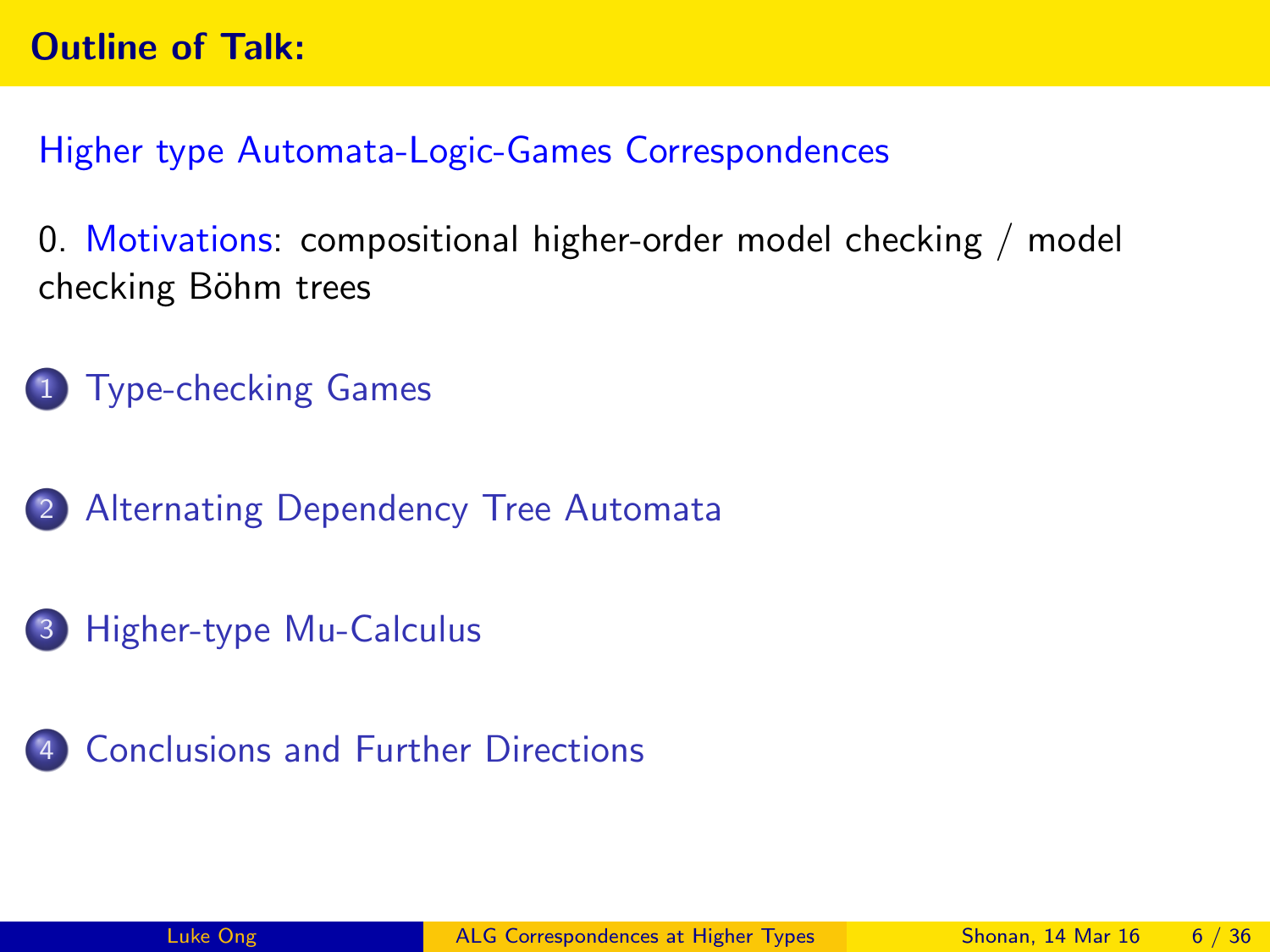### <span id="page-6-0"></span>Type-Checking Game (Tsukada & O. LICS14)

 $\Gamma \models t : \tau$  means "Verifier has a winning strategy in the game that checks Böhm tree t has type  $\tau$  in environment  $\Gamma''$ .

|  | Types $\tau$ (Kobayashi & O. LICS09) |  |  |
|--|--------------------------------------|--|--|
|--|--------------------------------------|--|--|

prime types  $\sigma, \tau \ ::=\ q \mid \alpha \to \tau$ intersection types  $\alpha$  ::=  $\bigwedge_{i \in I} (\tau_i, e_i)$ 

where  $q \in Q$  (base types), I a finite set, and  $e_i \in \mathbb{E}$  of a max-parity winning condition  $\langle \mathbb{E}, \circ, 0, \prec \rangle$ .

We only consider types  $\tau, \alpha$  that are refinements of sorts A, written  $\tau, \alpha :: A$ .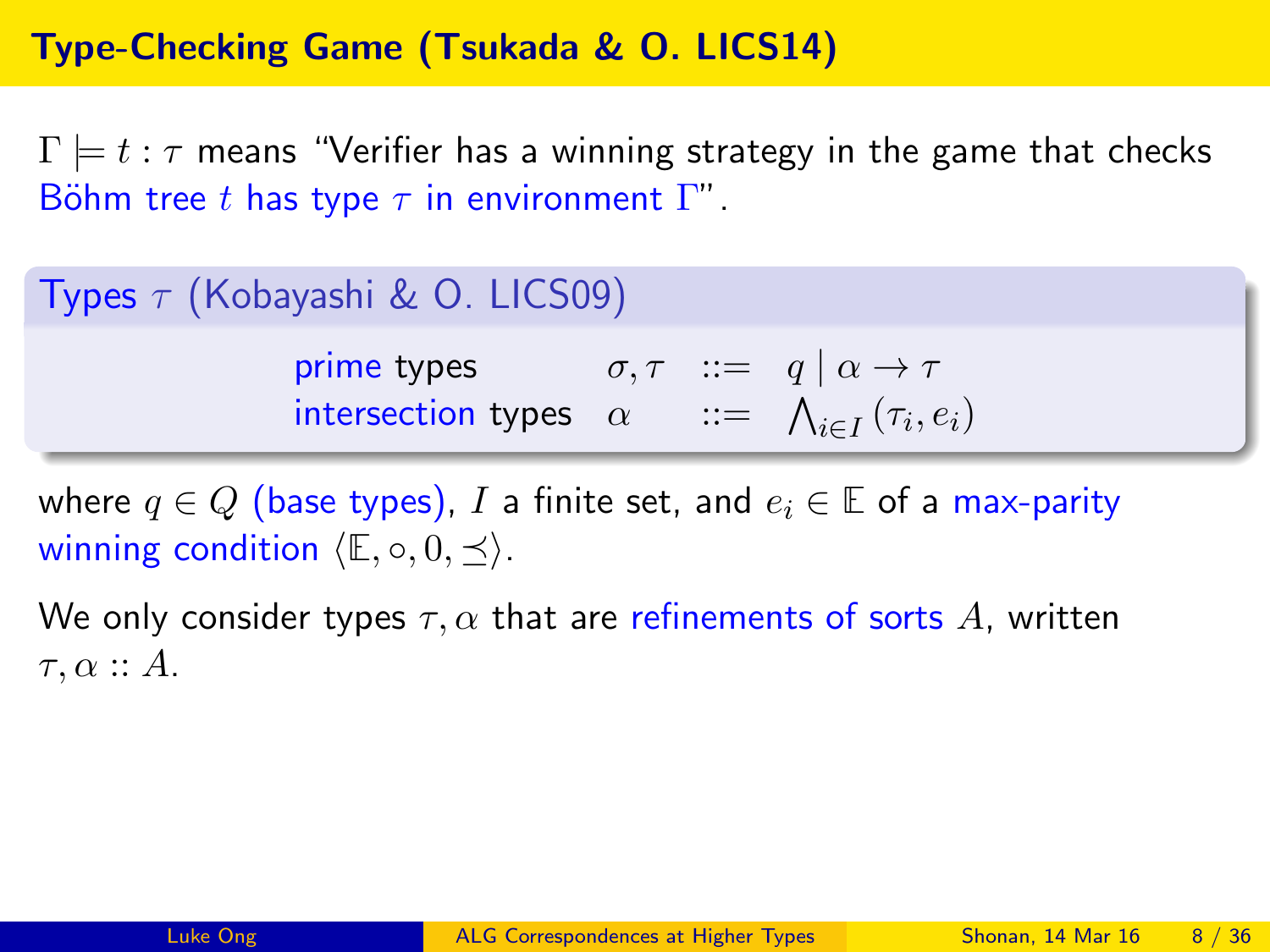### **Max-Parity Winning Condition** (E, o, 0,  $\preceq$ )

- $\bullet \mathbb{E} = \{0, 1, 2, \ldots, 2N\}$  where  $N \geq 1$  is the set of priorities (or effects)
- $\bullet \preceq$  is sub-priority order (Fujima et al. APLAS13)

 $2N \prec \cdots \prec 4 \prec 2 \prec 0 \prec 1 \prec 3 \prec \cdots \prec 2N-1$ :

compares priorities from P's (Verifier's) perspective, whose goal is max-parity  $(2N)$  being best)

• monoidal product,  $e_1 \circ e_2 := \max \langle (e_1, e_2) \rangle$  with 0 identity

The ordered monoid,  $\langle \mathbb{E}, \circ, 0, \preceq \rangle$ , has left-residuals. I.e. - $\backslash$ - :  $\mathbb{E}^2 \to \mathbb{E}$ , satisfying for all  $d, e, e' \in \mathbb{E}$ 

$$
e \circ d \preceq e' \iff d \preceq e \backslash e'.
$$

An infinite sequence of priorities satisfies the max-parity winning condition if the ≤-maximum infinitely-occurring priority is even.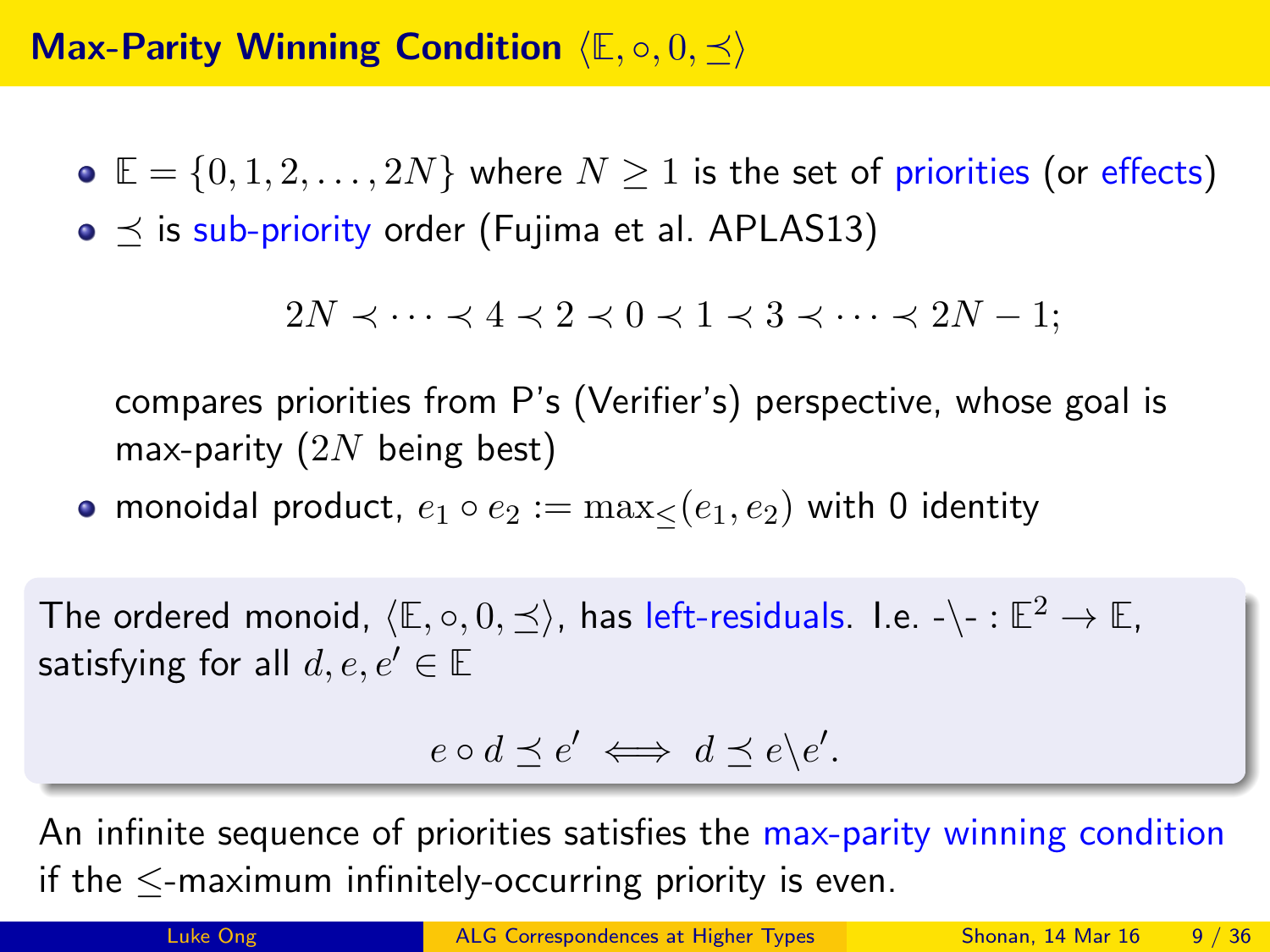### Intuition

## Regard automaton states as the base types (of trees) (Kobayashi POPL09)

- $\bullet$  q is the type of trees accepted by the automaton from state q
- $q_1 \wedge q_2$  is the type of trees accepted from both  $q_1$  and  $q_2$
- $\bullet \tau \rightarrow q$  is the type of functions that take a tree of type  $\tau$  and return a tree of type  $q$

**Example.** A tree function described by  $(q_1, e_1) \wedge (q_2, e_2) \rightarrow q$ .



(The above is a tree context of a run-tree, not the generated tree.)

Luke Ong [ALG Correspondences at Higher Types](#page-0-0) Shonan, 14 Mar 16 10 / 36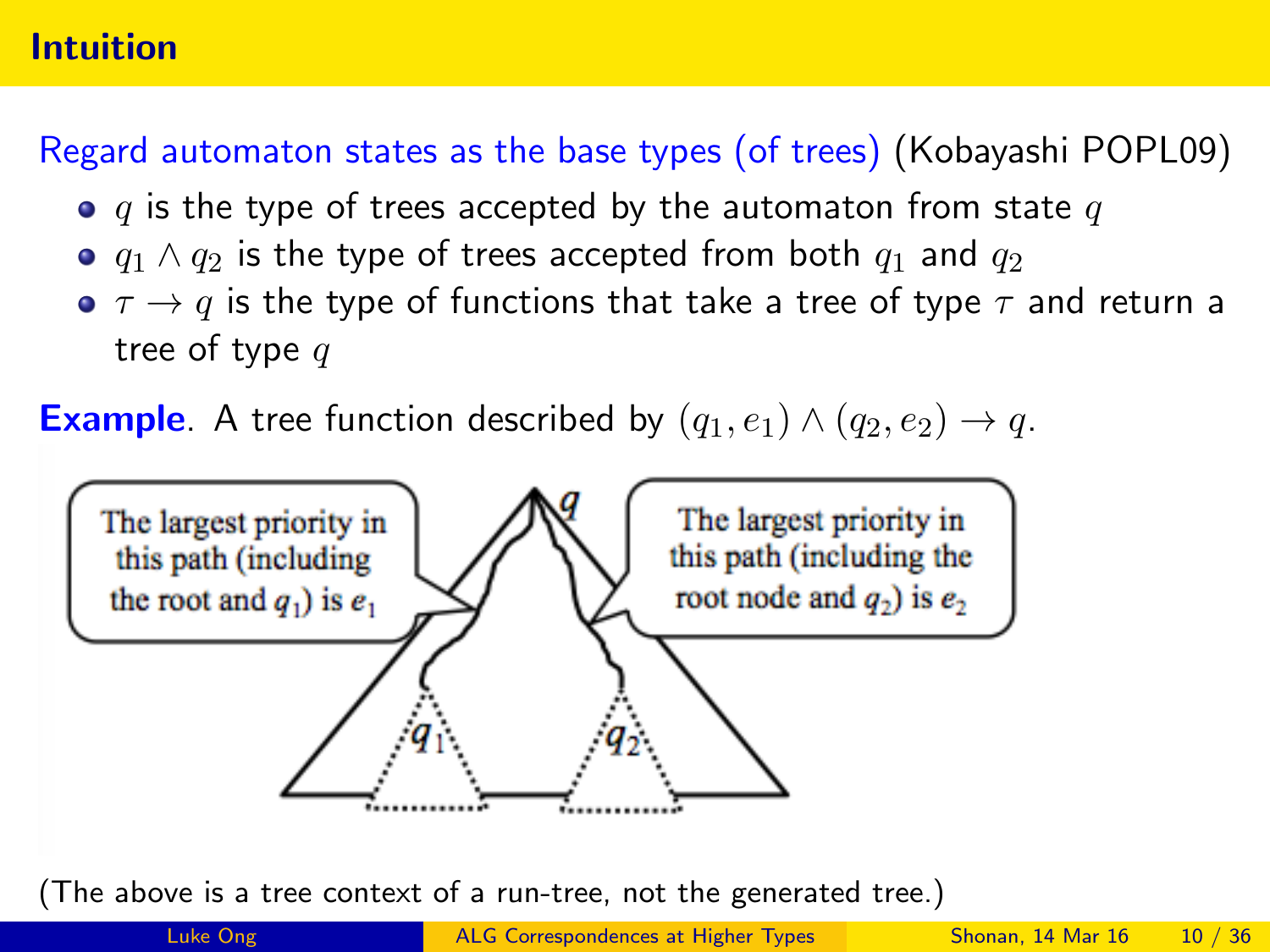### Type-checking Game

- Verifier is responsible for typing variable nodes, and Refuter lambda nodes.

- Whenenver

it is Verifier's turn, he picks a ground type (in the type environment) for the variable node in question, and labels each of the child node (all lambdas) with a set of types. - Refuter

then picks a labelled node, and a type from the set of types, and labels the transition with a priority from the type environment.

 $-$  A play traces out a path in the Böhm tree, whose edges are labelled with priorities.

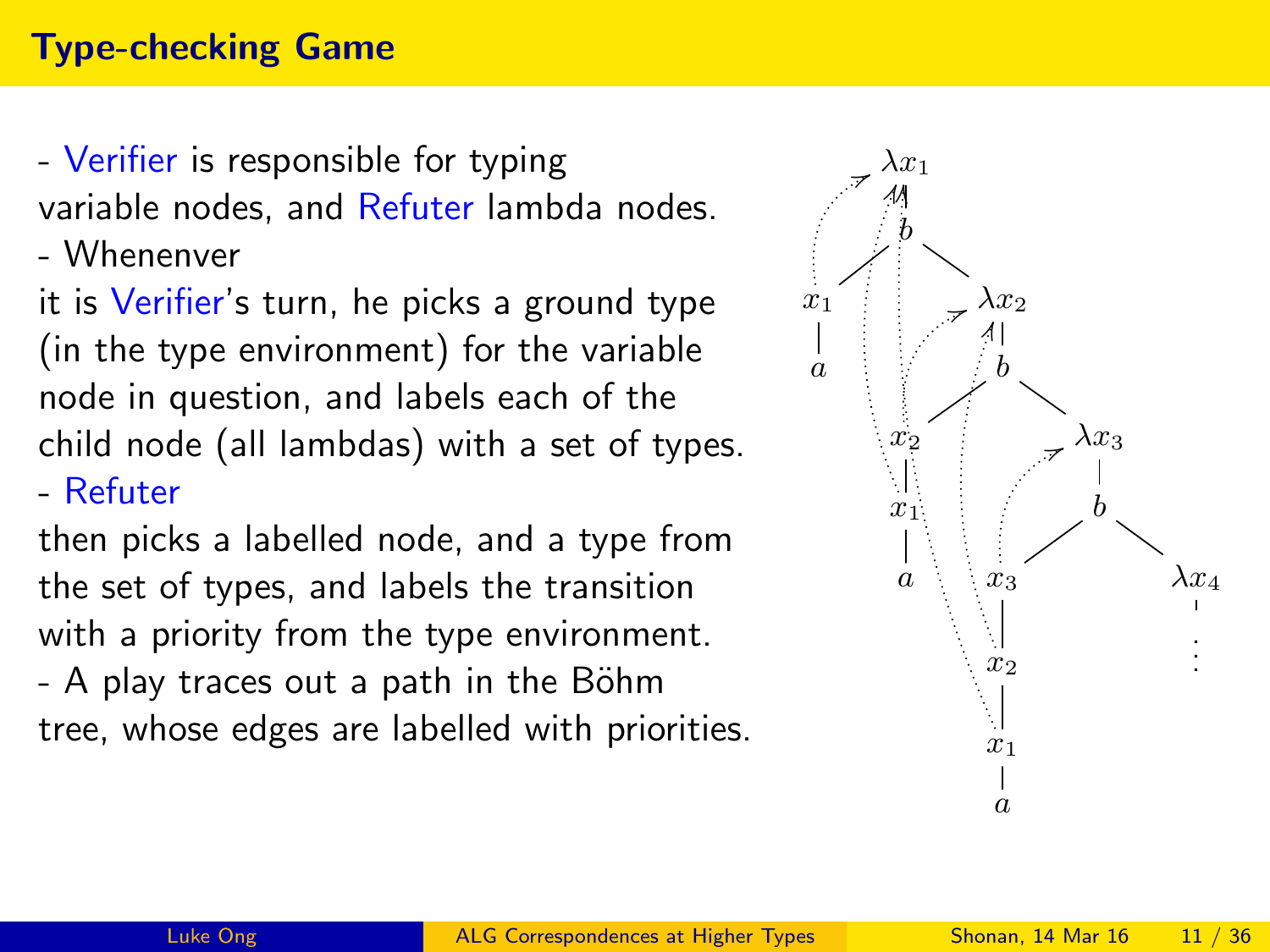Property  $\Phi :=$ "There are only finitely many occurrences of bound variables in each branch."

Take parity winning condition, with effects (priorities)  $2 \prec 0 \prec 1$ , and base type q.

Encoding  $\Phi$ : Böhm tree t satisfies  $\Phi$  just if  $\Gamma \models t : (((q, 1) \rightarrow q, 1) \rightarrow q, 0)$ where  $\Gamma = a : (q, 1), b:$  $((q, 0) \rightarrow (((q, 1) \rightarrow q, 1) \rightarrow q, 0) \rightarrow q, 1).$ 

It is decidable whether  $\Gamma \models t : (((q, 1) \rightarrow q, 1) \rightarrow q, 0),$ for a given definable Böhm tree  $t$ .

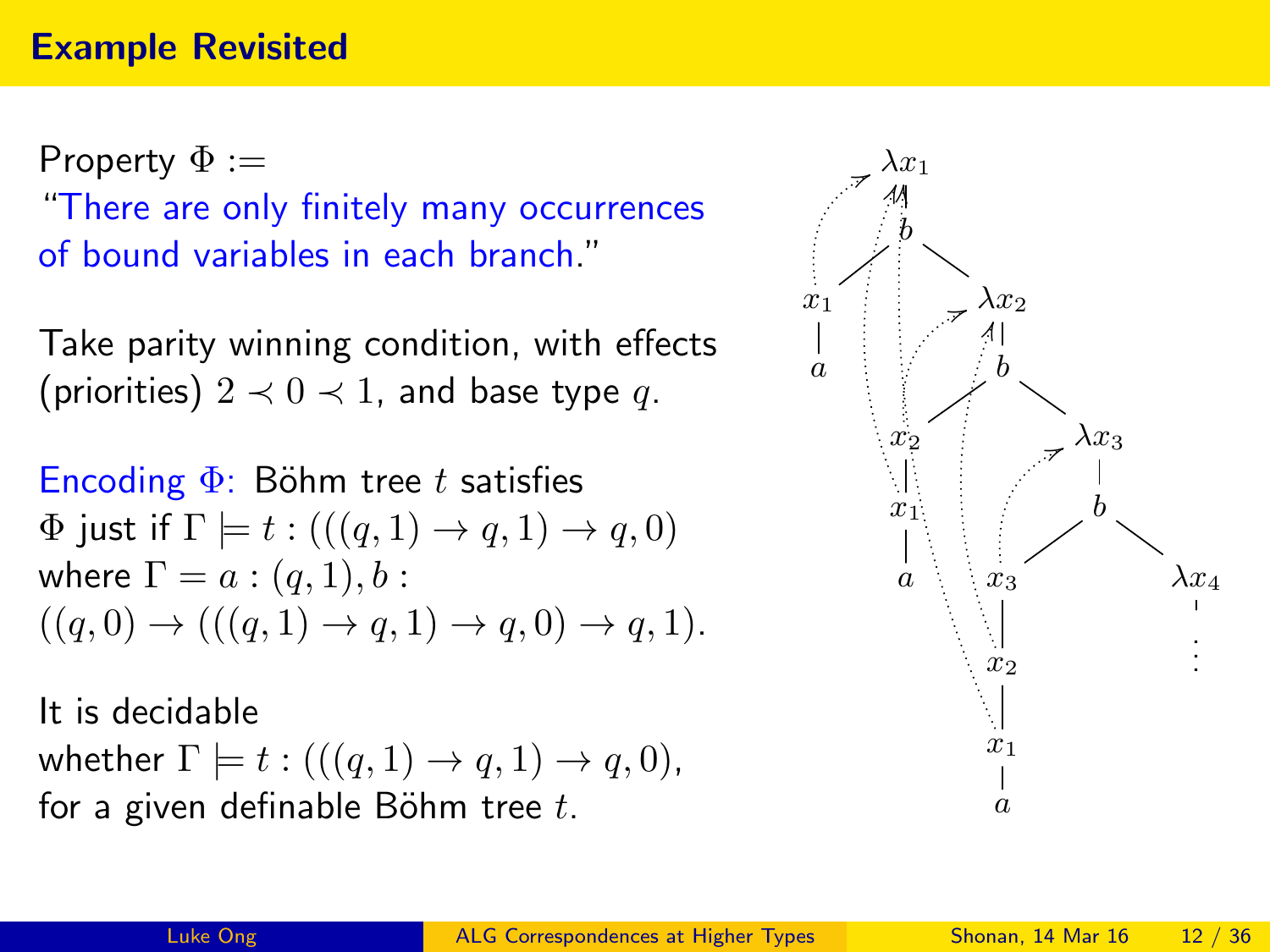- $\bullet \models$  conservatively extends the MSO properties of trees: games over a tree given by an APT are type-checking games over the tree.
	- Type-checking games is a significant generalistion of the situation of games over tree.
- 2 Two-Level Compositionality:
	- If Böhm trees s and t are composable, then the set of properties (i.e. types) of  $s \circ t$  is completely determined by those of s and of t.
	- **►** Furthermore if  $\models s : \tau$  and  $\models t : \sigma$  imply  $\models s \circ t : \delta$ , then the winning strategies  $\mathfrak{s}^\tau_s$  of  $\models s : \tau$  and  $\mathfrak{s}^\sigma_t$  of  $\models t : \sigma$  are composable, and yield a winning strategy  $\mathfrak{s}_s^{\tau} \circ \mathfrak{s}_t^{\sigma}$  of  $\models s \circ t : \delta$ .
- **3** Effective Selection: If  $\models BT(M) : \tau$  then there exists, constructively, a  $\lambda$ **Y**-definable winning strategy of  $\models BT(M) : \tau$ .

Underpining the above is a cartesian closed category of 2-level effect arena games. They give a strategy-aware model—the basis of compositional model check higher-type Böhm trees.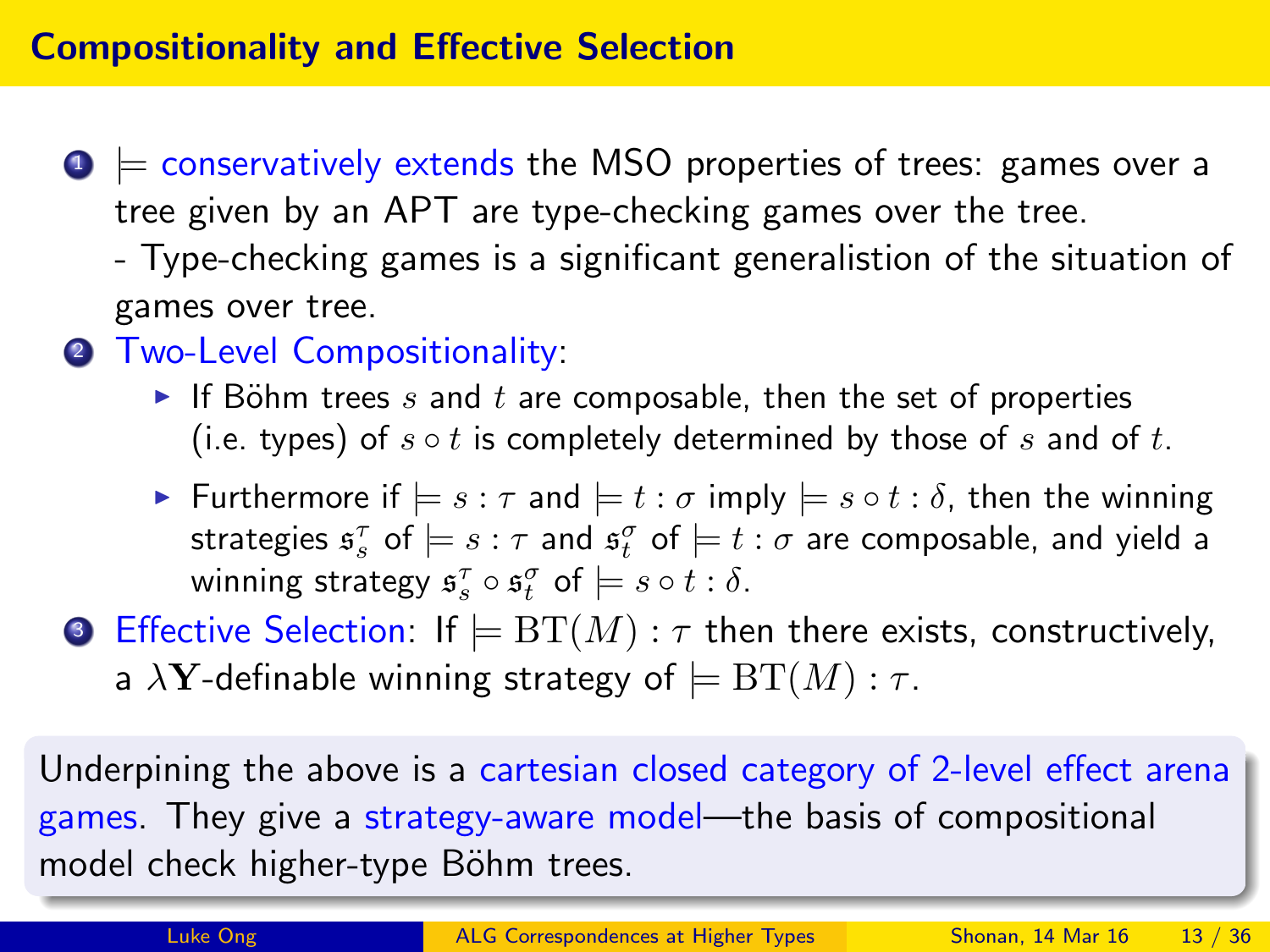## Theorem (Transfer)

For all  $\lambda Y$ -terms M and types  $\tau$ , have  $\Gamma \vdash M : \tau \iff \Gamma \models BT(M) : \tau$ 

$$
\frac{\Gamma(x) = \bigwedge_{i \in I} (\theta_i, e_i) \qquad 0 \le e_i \text{ for some } i \in I}{\Gamma \vdash x : \theta_i}
$$
\n
$$
\frac{\Gamma \vdash M : \tau \to \theta \quad \Gamma \vdash N : \tau \qquad \Gamma, x : \tau \vdash M : \theta}{\Gamma \vdash M \ N : \theta} \qquad \frac{\Gamma, x : \tau \vdash M : \theta}{\Gamma \vdash \lambda x.M : \tau \to \theta}
$$
\n
$$
\frac{\Gamma' \preceq \Gamma \quad \Gamma \vdash M : \theta \quad \theta \preceq \theta'}{\Gamma' \vdash M : \theta'} \qquad \frac{\models \text{BT}(\mathbf{Y}) : \theta}{\Gamma \vdash \mathbf{Y} : \theta}
$$
\n
$$
\frac{\forall i \in I. \ \Gamma \vdash M : (\theta_i, e_i)}{\Gamma \vdash M : \bigwedge_{i \in I} (\theta_i, e_i)} \qquad \frac{\Gamma \vdash M : \theta}{e \circ \Gamma \vdash M : (\theta, e)}
$$

 $\Gamma \vdash M : \tau$  is decidable: syntax-directed rules reduce the problem to solving parity games,  $= B T(Y) : \tau$ , which is decidable.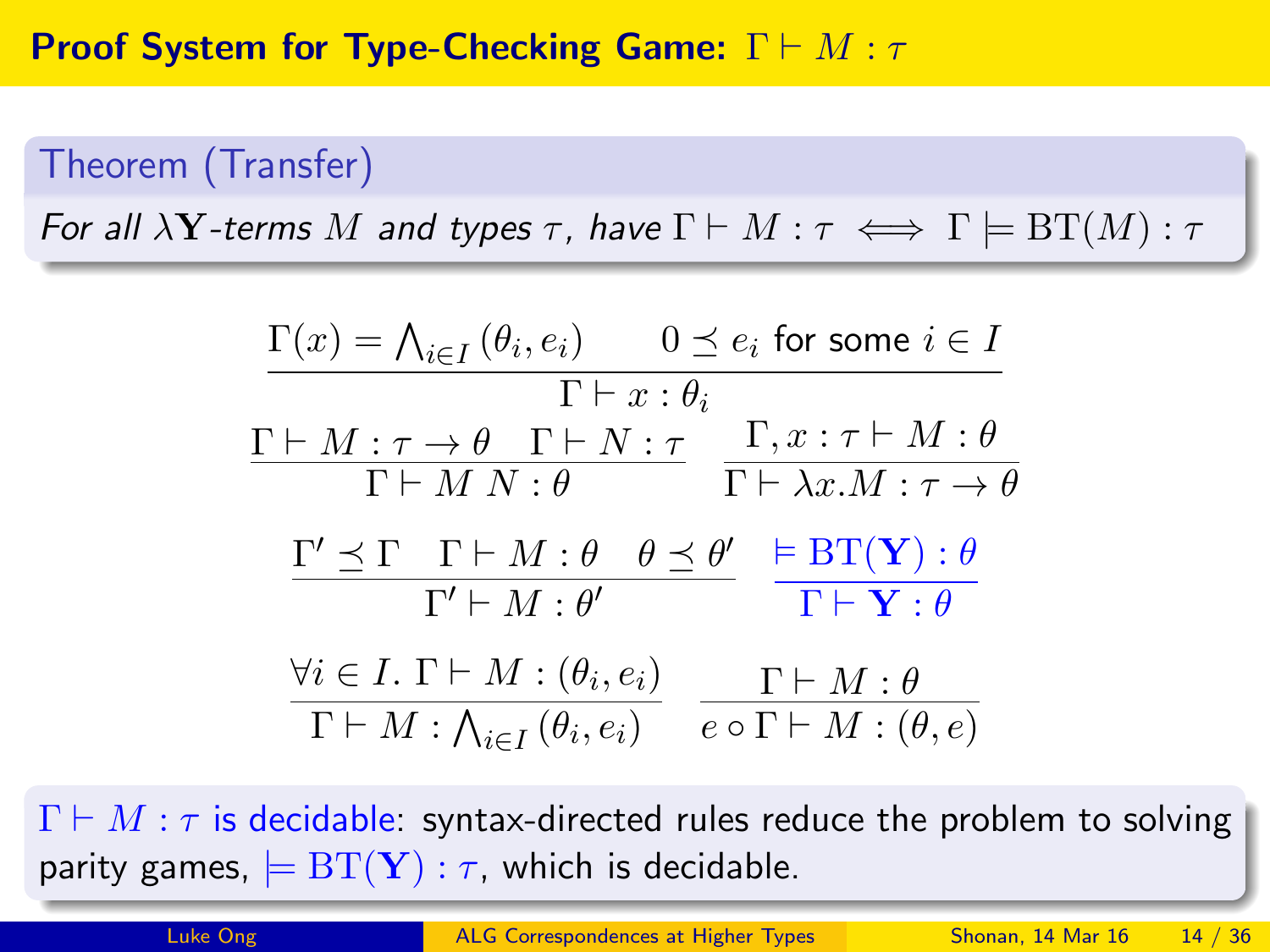#### Positive and negative actions of effects (priorities) on types

Careful effect handling is crucial for compositional model checking: in contrast to HORS model checking,  $Y$  can be applied to open terms. N.B. Whereas  $\vdash M : \tau \iff \vdash M : (\tau, e)$ , we have  $\Gamma \vdash M : \tau \iff \Gamma \vdash M : (\tau, e).$ 

The positive action (Mellies 2012) of  $e$  to intersection types and type environments:

$$
e \circ \big(\bigwedge_{i \in I} (\tau_i, d_i)\big) := \bigwedge_{i \in I} (\tau_i, e \circ d_i) \quad (e \circ \Gamma)(x) := e \circ (\Gamma(x)).
$$

Similarly for negative action  $e\setminus -$ , i.e.,  $e\setminus\big(\bigwedge_{i\in I}(\tau_i,d_i)\big):=\bigwedge_{i\in I}(\tau_i,e\setminus d_i).$ The key observation is:  $\Gamma \vdash M : (\tau, e) \iff e \setminus \Gamma \vdash M : \tau$ .

By defining 
$$
\alpha \Rightarrow (\tau, e) := ((e \backslash \alpha) \rightarrow \tau, e)
$$
, we have:

$$
\frac{\Gamma, x : \alpha \vdash M : (\tau, e)}{\Gamma \vdash \lambda x. M : \alpha \Rightarrow (\tau, e)}
$$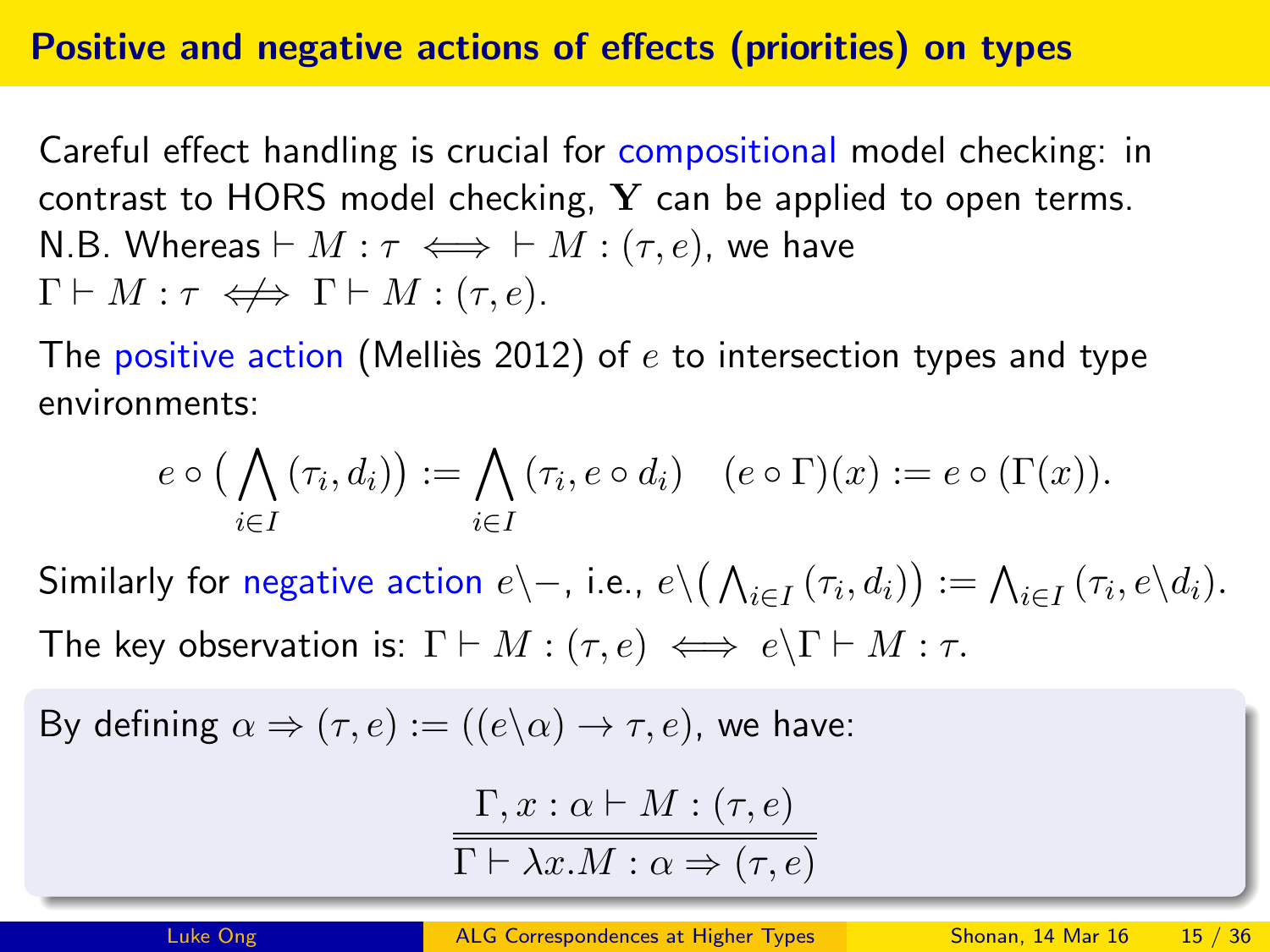### <span id="page-14-0"></span>Parity Games, Mu-Calculus and APT are Equivalent

Mu-Calculus: modal logic extended with least and greatest fixpoint operators. (Scott, de Bakker; Kozen 82)

- Mu-calculus and MSOL are equi-expressive for tree languages (Niwinski).
- Mu-calculus is the bisimulation-invariant fragment of MSOL (JW 96).

Mu-calculus Model Checking Problem and PARITY are inter-reducible

- ⇒: Essentially: Fundamental Semantic Theorem [Streett and Emerson Info & Comp 1989]
- $\Leftarrow$ : E.g. [Walukiewicz Info & Comp 2001]

Mu-calculus and APT are effectively equi-expressive for tree languages [Emerson & Jutla FoCS 91]

- ⇒: E.g. [Kupferman & Vardi JACM 2000]
- $\Leftarrow$ : E.g. [Walukiewicz Info & Comp 2001]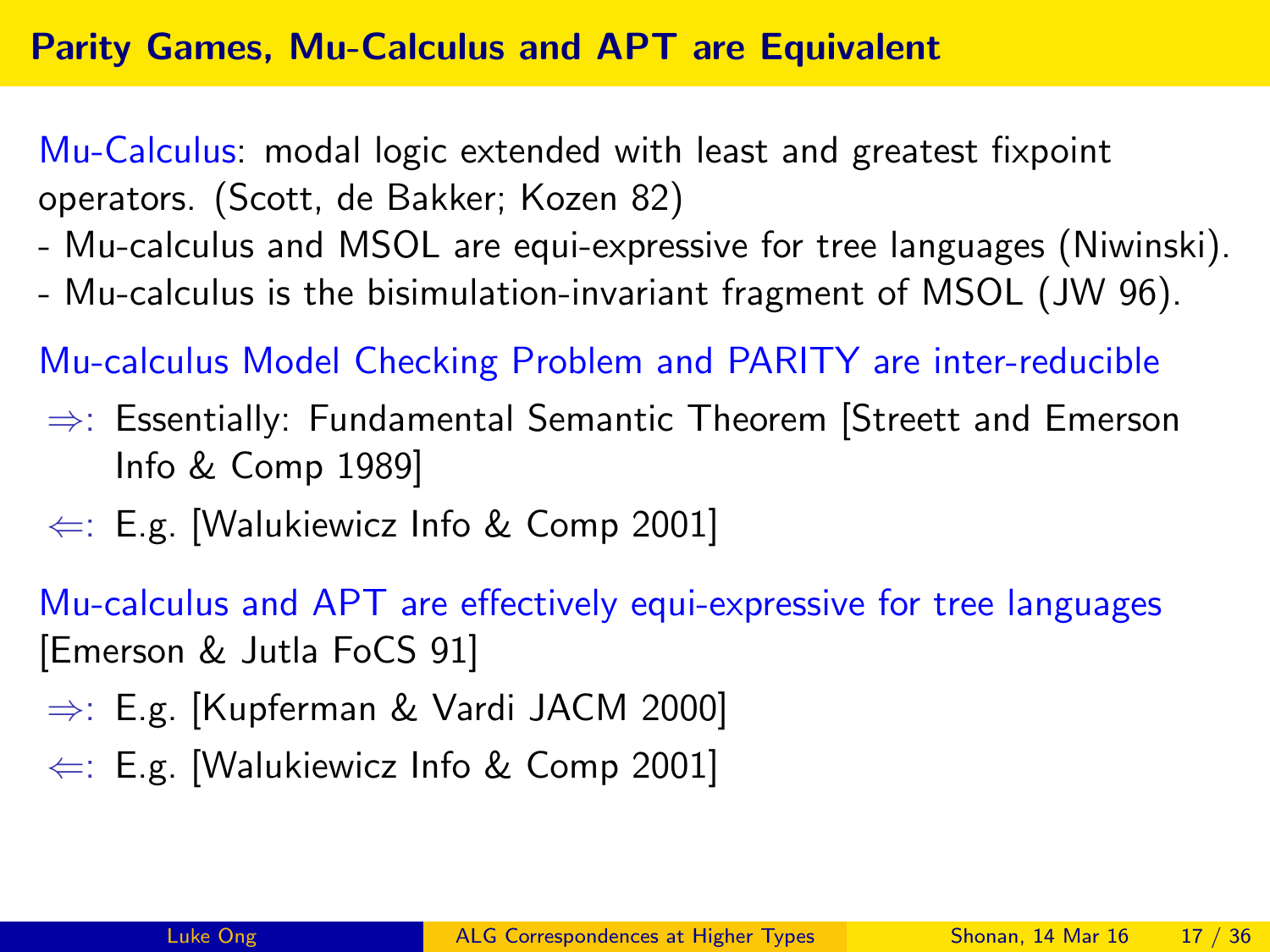### Alternating Dependency Tree Automata (Stirling FoSSaCS09)

- ADTA are automata over Böhm trees (in general, over  $\Sigma$ -binding trees with  $\Sigma = \Sigma_{var} \oplus \Sigma_{\lambda} \oplus \Sigma_{aux}$ , a kind of (ranked) data trees).
- Stirling used ADTA to characterise solution sets of the Higher-Order Matching Problem.
- We extend ADTA to infinite trees with  $\omega$ -regular conditions.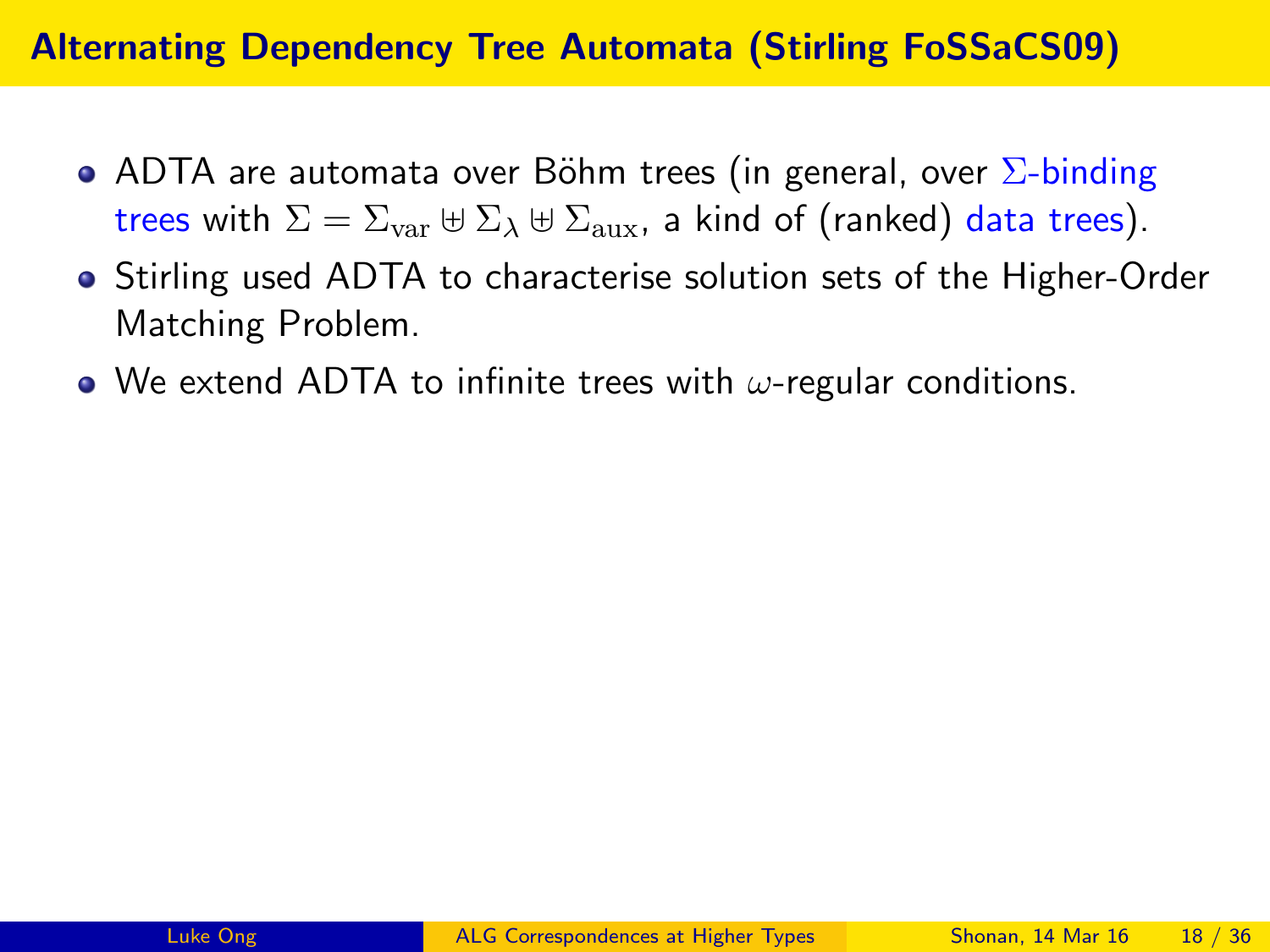$\lambda f x$ f  $\lambda z$ f  $\lambda z$ f  $\lambda z$  $\frac{1}{z}$ Z λ z  $\ddot{\phantom{0}}$ λ z λ  $\frac{1}{x}$ 

**Example:** Böhm trees as  $\Sigma$ -binding trees

The order-4 sort

$$
\mathfrak{M} = (((o \to o) \to o) \to o) \to o \to o
$$

called monster, is inhabited by the terms

$$
M_n := \lambda f \, x \cdot f(\lambda z_1 \cdot (f(\lambda z_2 \cdot (\cdots f(\lambda z_n \cdot z_n (\cdots z_2 (z_1 \, x)))))))
$$
 for all  $n > 1$ .

We can represent  $M_3$  as a  $\Sigma_{\mathfrak{M}}$ -binding tree (see LHS) where

$$
\Sigma_{\mathfrak{M}} = \underbrace{\{f^{((o \to o) \to o) \to o}, x^o, x^o, z^{o \to o}\}}_{\Sigma_{\text{var}}} \cup \underbrace{\{\lambda f x, \lambda z, \lambda\}}_{\Sigma_{\lambda}} \cup \underbrace{\{\perp\}}_{\Sigma_{\text{aux}}}
$$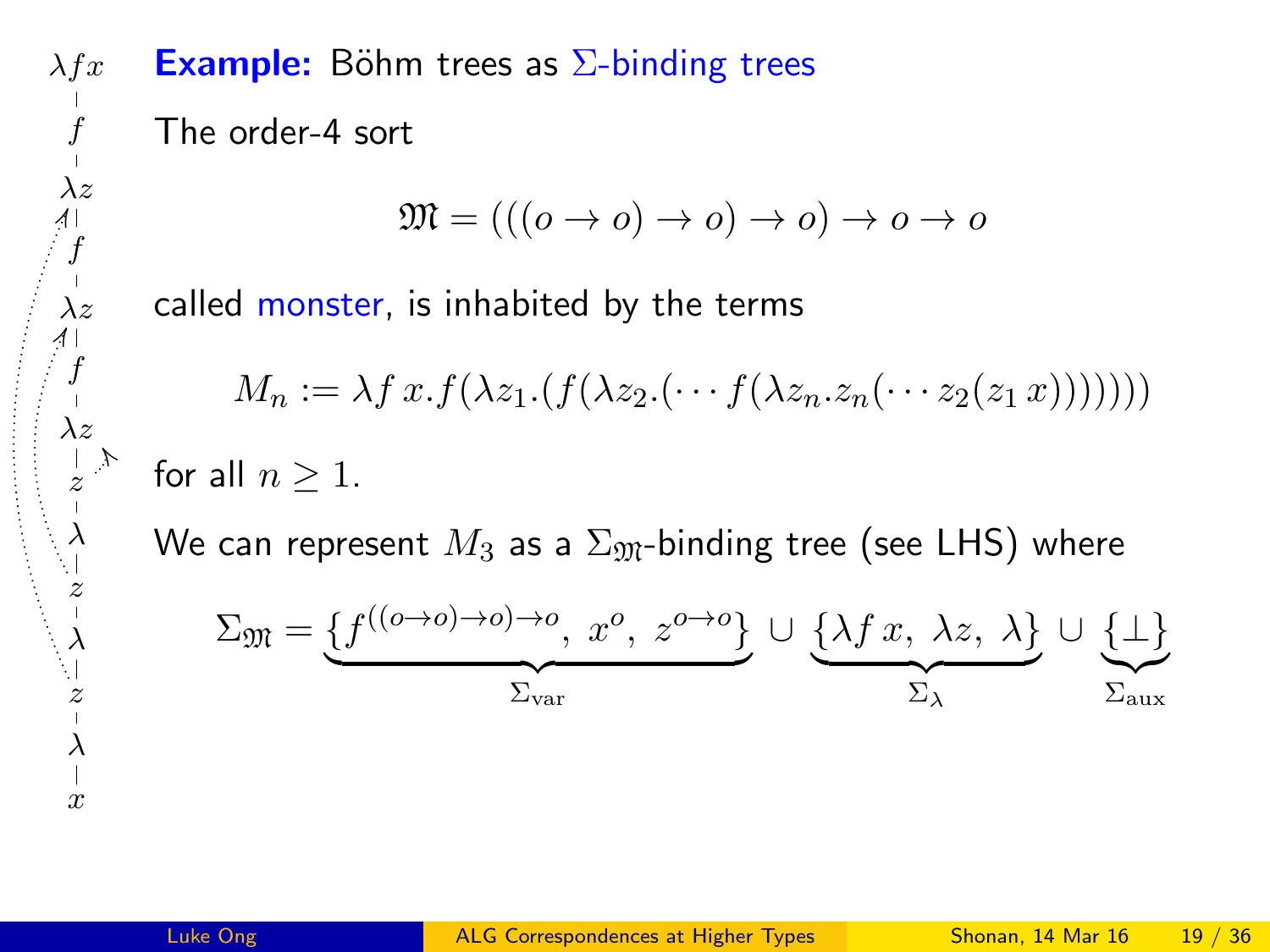### Alternating dependency tree automata (ADTA)

An ADTA of sort A is a tuple  $\mathcal{A} = (Q, \Sigma_A, Q_I, \Delta, \Omega)$ 

 $\bullet$  Q is a finite state-set;  $Q_I \subseteq Q$  are initial states

• 
$$
\Sigma_A = \Sigma_\lambda \cup \Sigma_{\text{var}} \cup {\{\perp\}}
$$
 where

 $\Sigma_{\mathrm{var}}:=\{x^B\mid B$  contravariant subsort of  $A\}$ 

 $\Sigma_\lambda:=\{\lambda x_1^{B_1}\cdots x_m^{B_m}\mid (B_1\to\cdots\to B_m\to o)$  covariant subsort of  $A\}$ 

- $\bullet$   $\Delta$  is a set of transition rules: 3 kinds
	- $\triangleright$  Acceptor transitions
	- $\triangleright$  Rejecter transitions
	- $\blacksquare$  **L** transitions
- $\Omega$  assigns a priority to transitions

A Böhm tree t is accepted by A if acceptor has a winning strategy in the acceptance game  $G_{\text{Acc}}(t, \mathcal{A})$   $G_{\text{Acc}}(t, \mathcal{A})$ .

We first present a constrained version, Parity Permissive (PP) ADTA.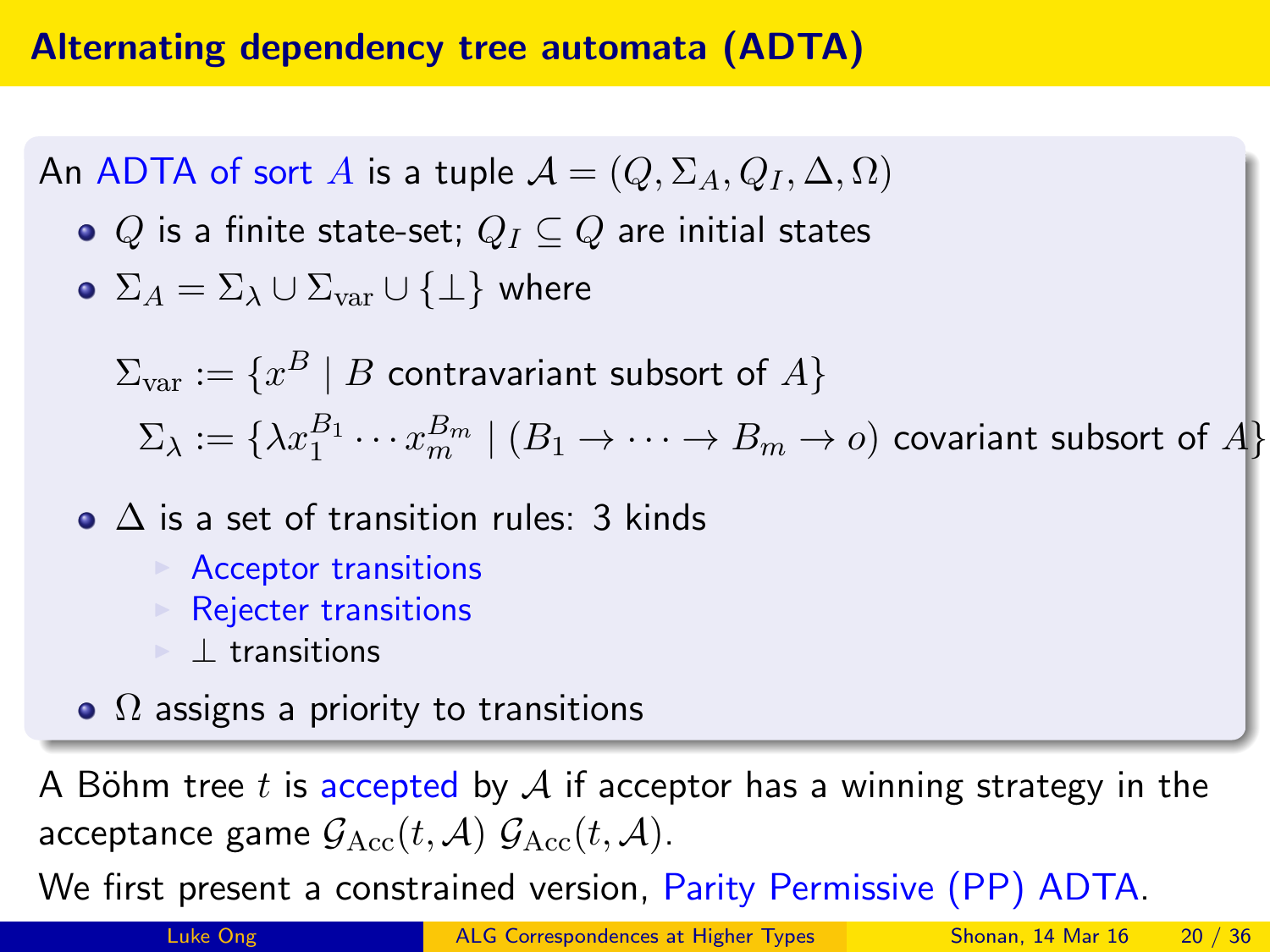# Acceptor transitions of a PP ADTA:  $(q', q) x \Rightarrow (Q_1, \dots, Q_n)$

Acceptor chooses transitions to read variables:

$$
(p,q)x \Rightarrow (Q_1,\cdots,Q_n)
$$

Suppose we have a run to  $x$ :

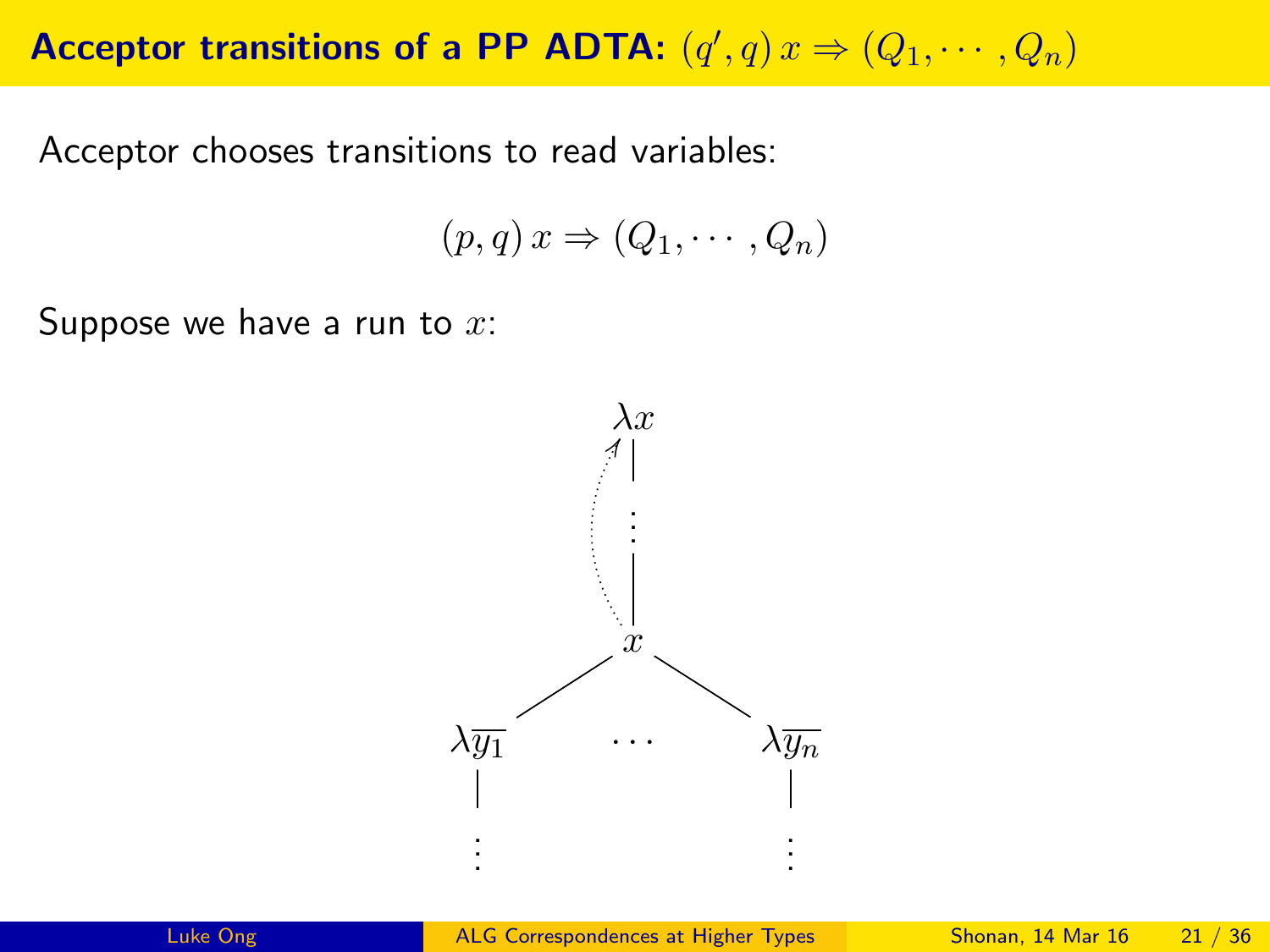# Acceptor transitions of a PP ADTA:  $(q', q) x \Rightarrow (Q_1, \dots, Q_n)$

Acceptor chooses transitions to read variables:

$$
(q',q)x \Rightarrow (Q_1, \cdots, Q_n)
$$

Suppose we have a run to  $x$ :

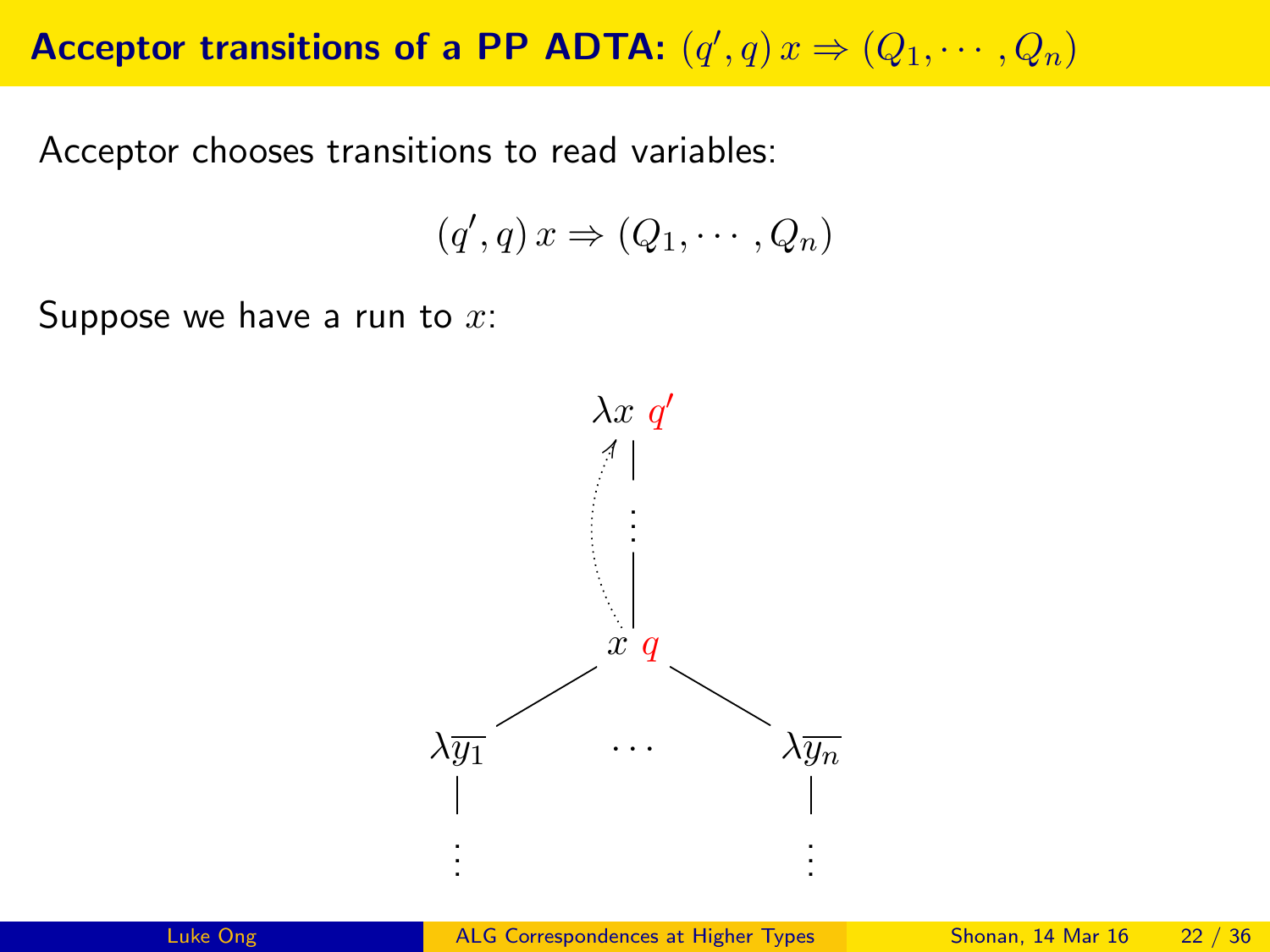# Acceptor transitions of a PP ADTA:  $(q', q) x \Rightarrow (Q_1, \dots, Q_n)$

Acceptor chooses transitions to read variables, where each  $Q_i \subseteq Q$ :

$$
(q',q)x \Rightarrow (Q_1, \cdots, Q_n)
$$

Suppose we have a run to  $x$ :

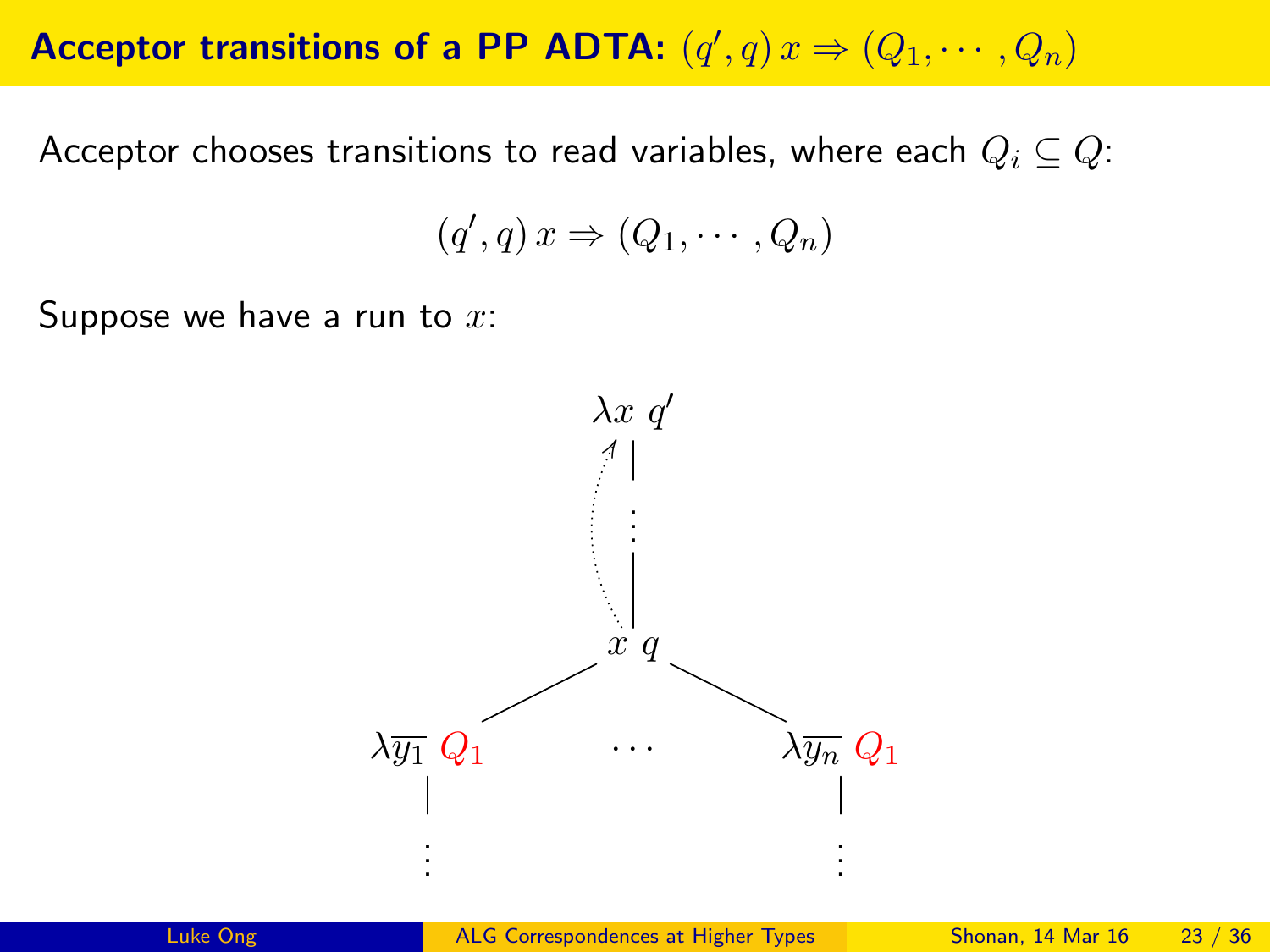# Rejecter transitions of a PP ADTA:  $q\lambda \overline{y} \stackrel{e}{\Rightarrow} q'$

Suppose Acceptor has just labelled  $\lambda$ -nodes with  $Q' \subseteq Q$ :



Rejecter chooses some  $q \in Q'$  and a transition

$$
q\,\lambda\overline{y} \stackrel{e}{\Rightarrow} q'
$$

where e is the priority assigned by  $\Omega$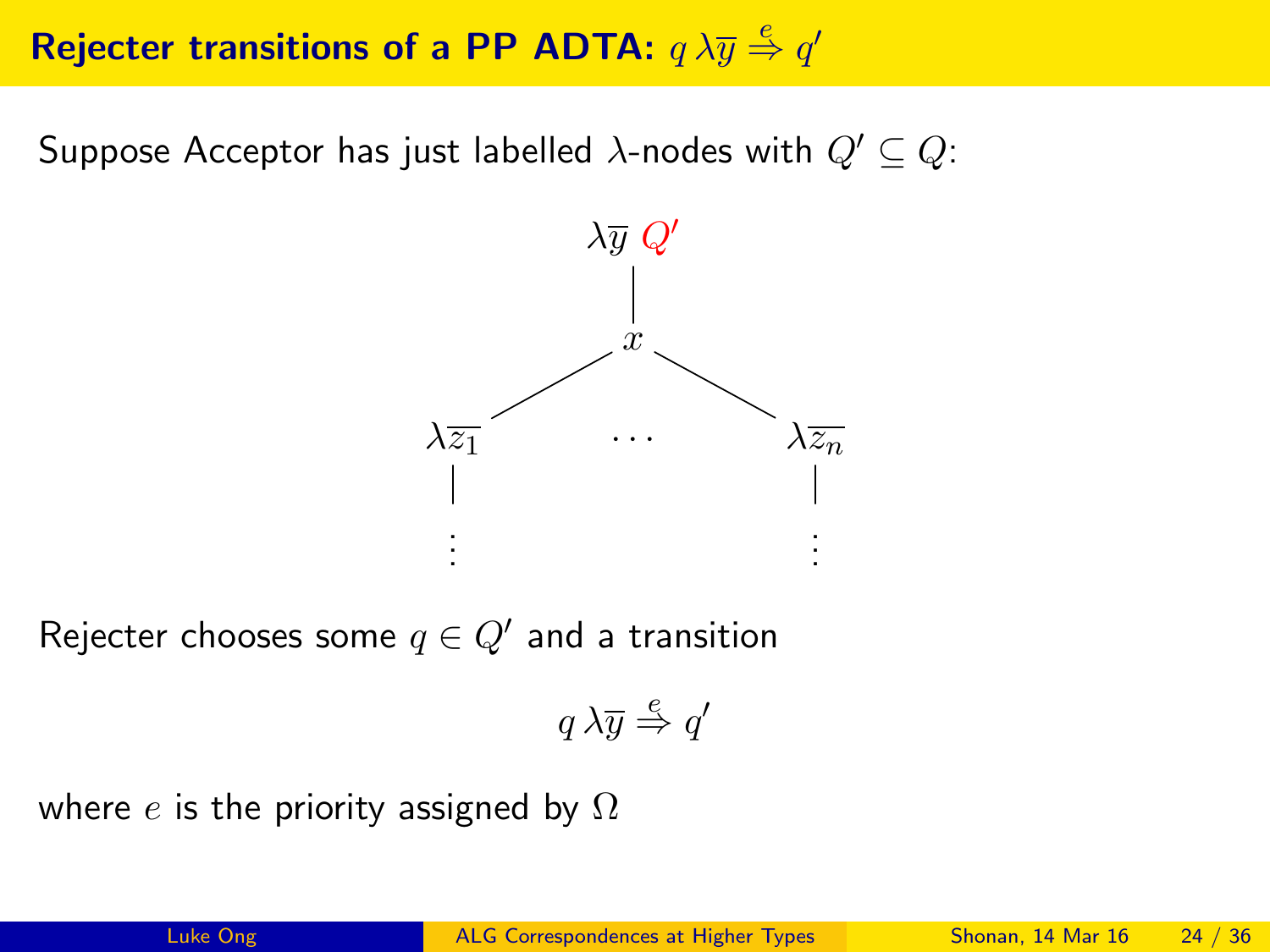# Rejecter transitions of a PP ADTA:  $q\lambda \overline{y} \stackrel{e}{\Rightarrow} q'$

Acceptor labels  $\lambda$ -nodes with a set of states  $Q' \subseteq Q$ :



Rejecter chooses some  $q \in Q'$  and a transition

$$
q\,\lambda\overline{y} \stackrel{e}{\Rightarrow} q'
$$

where e is the priority assigned by  $\Omega$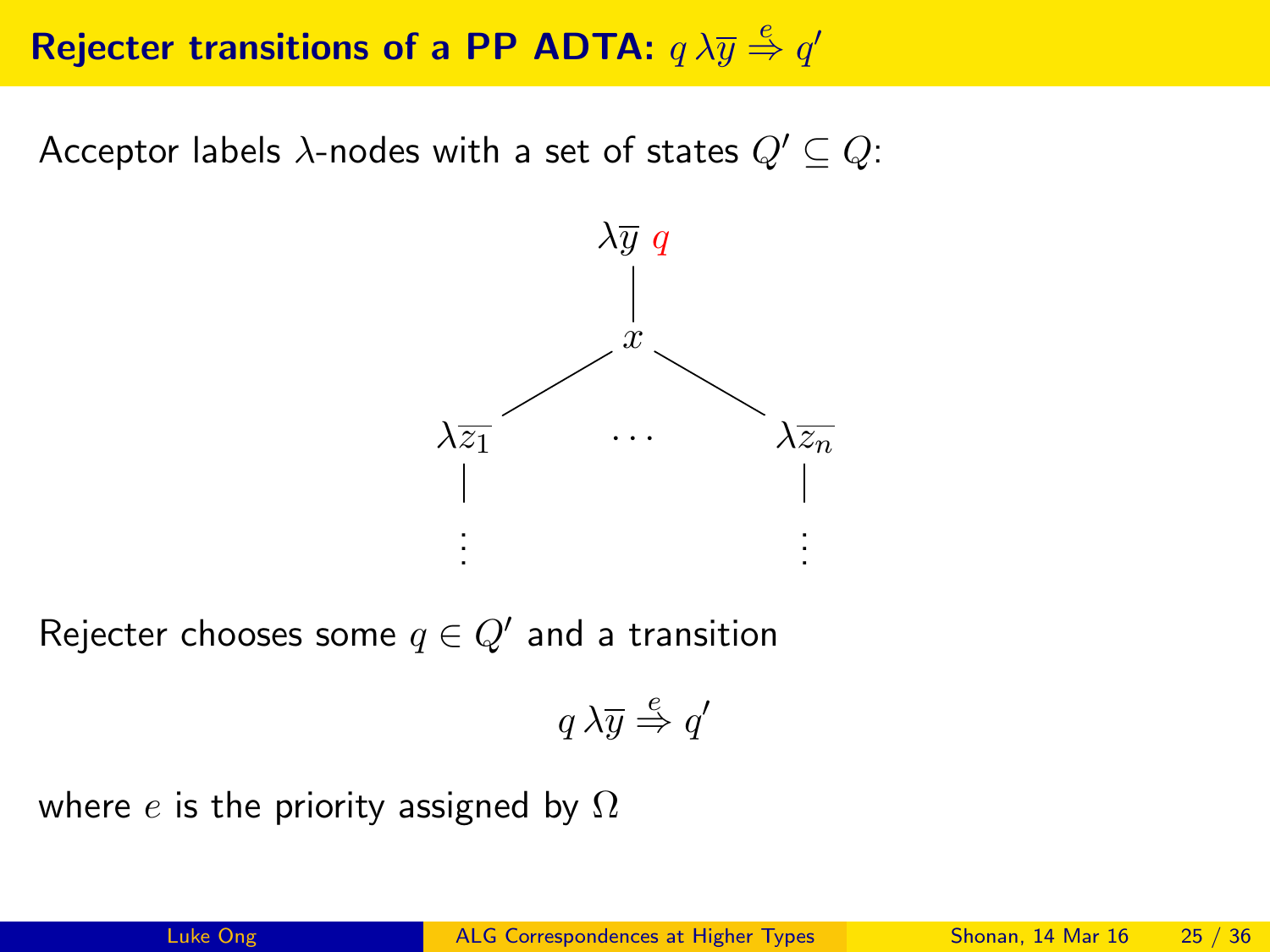# Rejecter transitions of a PP ADTA:  $q\lambda \overline{y} \stackrel{e}{\Rightarrow} q'$

Acceptor labels  $\lambda$ -nodes with a set of states  $Q' \subseteq Q$ :



Rejecter chooses some  $q \in Q'$  and a transition

$$
q\,\lambda\overline{y} \stackrel{e}{\Rightarrow} q'
$$

where e is the priority assigned by  $\Omega$ . Acceptor wins if the maximum infinitely-occurring priorities in the sequence labelling the transitions is even.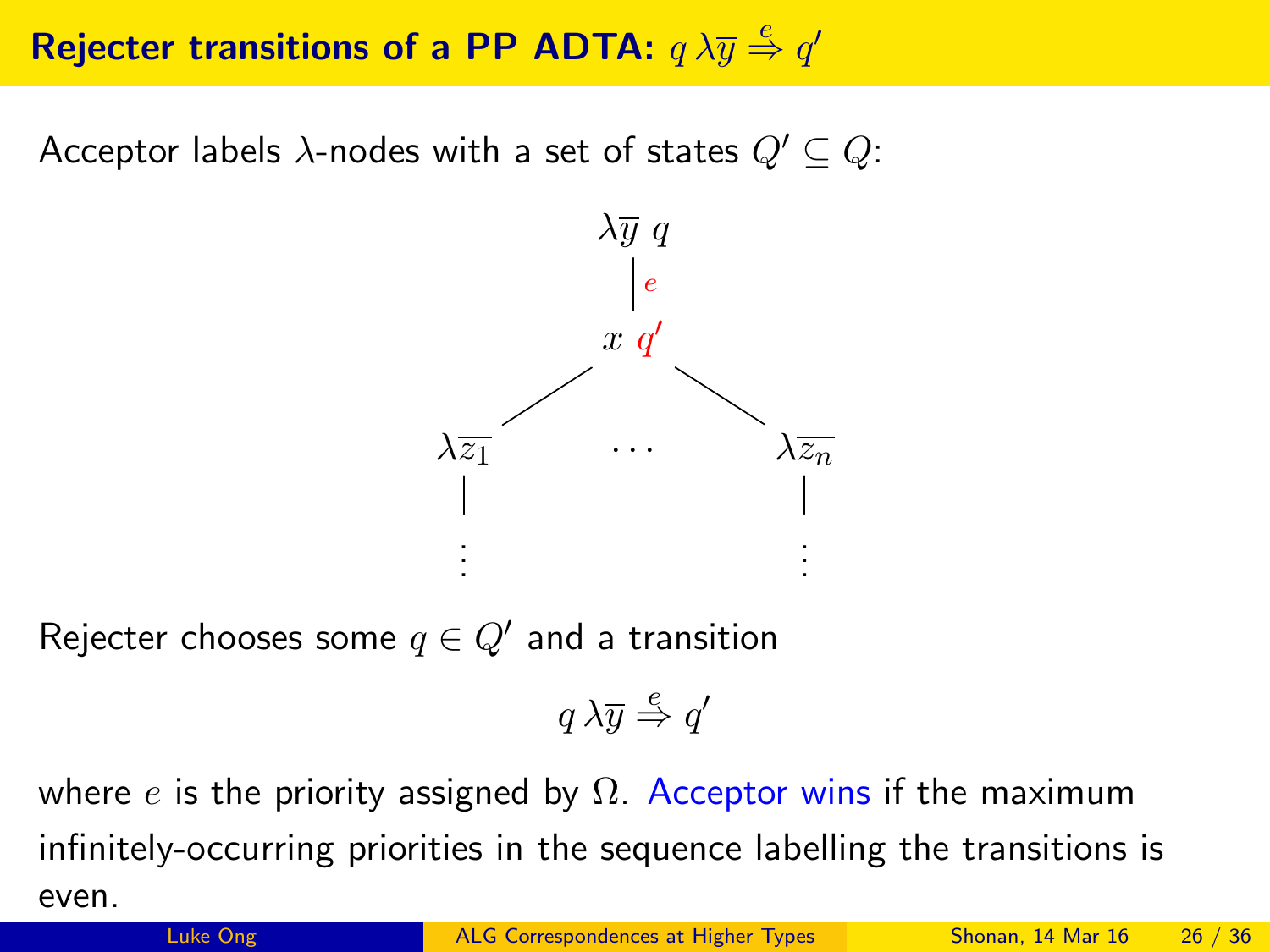Acceptor transitions of (unconstrained) ADTA:  $(q', q) x \stackrel{e}{\Rightarrow} (Q_1, \cdots, Q_n)$ 

We augment acceptor transitions with a priority  $e$ 

$$
(q',q)x \stackrel{e}{\Rightarrow} (Q_1,\cdots,Q_n)
$$

subject to a sub-priority condition:  $e' \preceq e$ , where  $e'$  is the maximum priority labelling the transitions between nodes  $\lambda x$  and  $x$ 

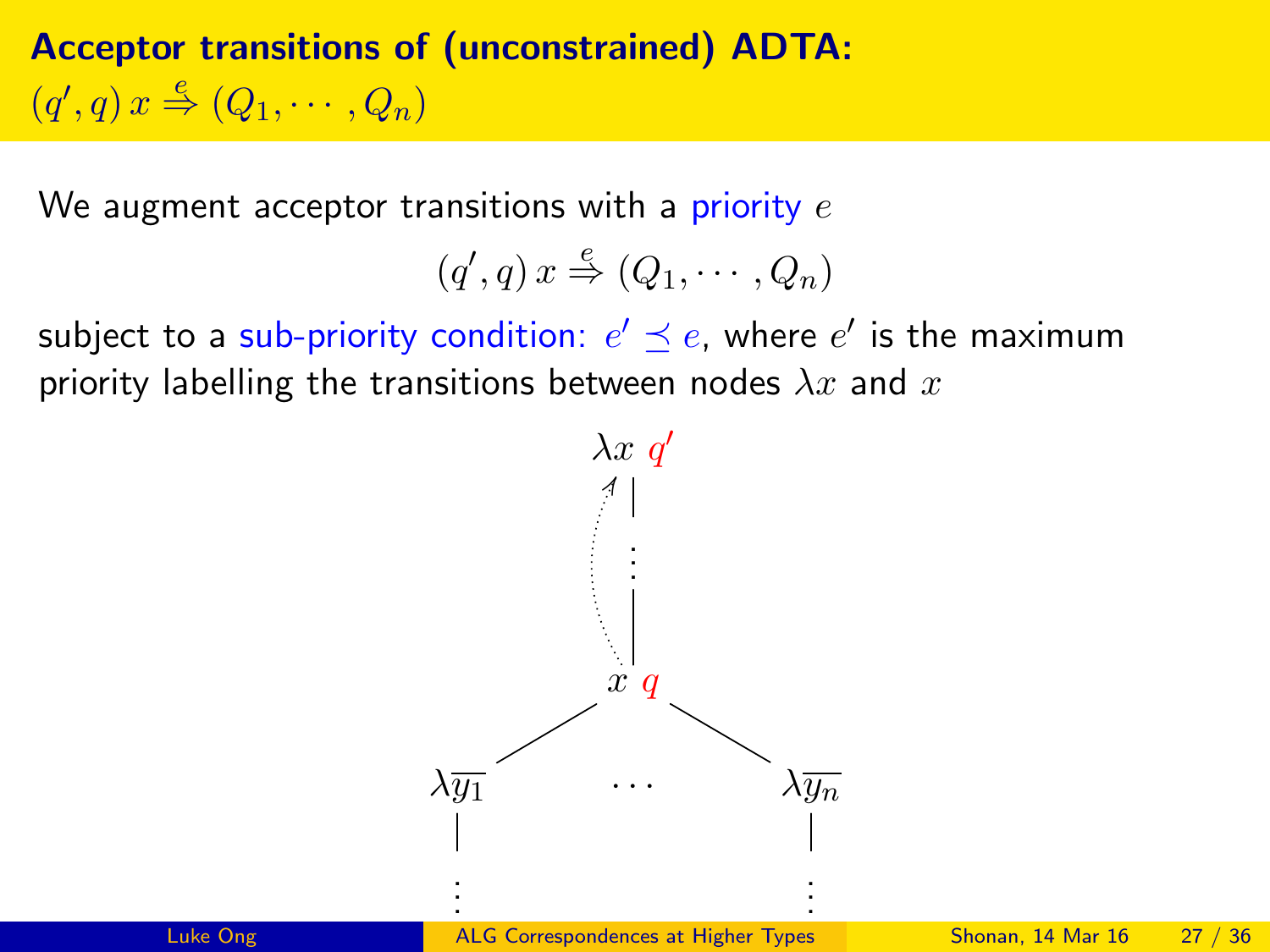Previously known:

- **1** ADTA are closed under union and intersection (Stirling FoSSaCS09).
- <sup>2</sup> Emptiness of nondeterministic DTA is decidable (Stirling FoSSaCS09).
- <sup>3</sup> Emptiness of ADTA is undecidable (O. & Tzvelekos LICS09).

New results:

- **1** ADTA are closed under complementation.
- **2** ADTA Acceptance of  $\lambda$ **Y**-definable Böhm trees is decidable.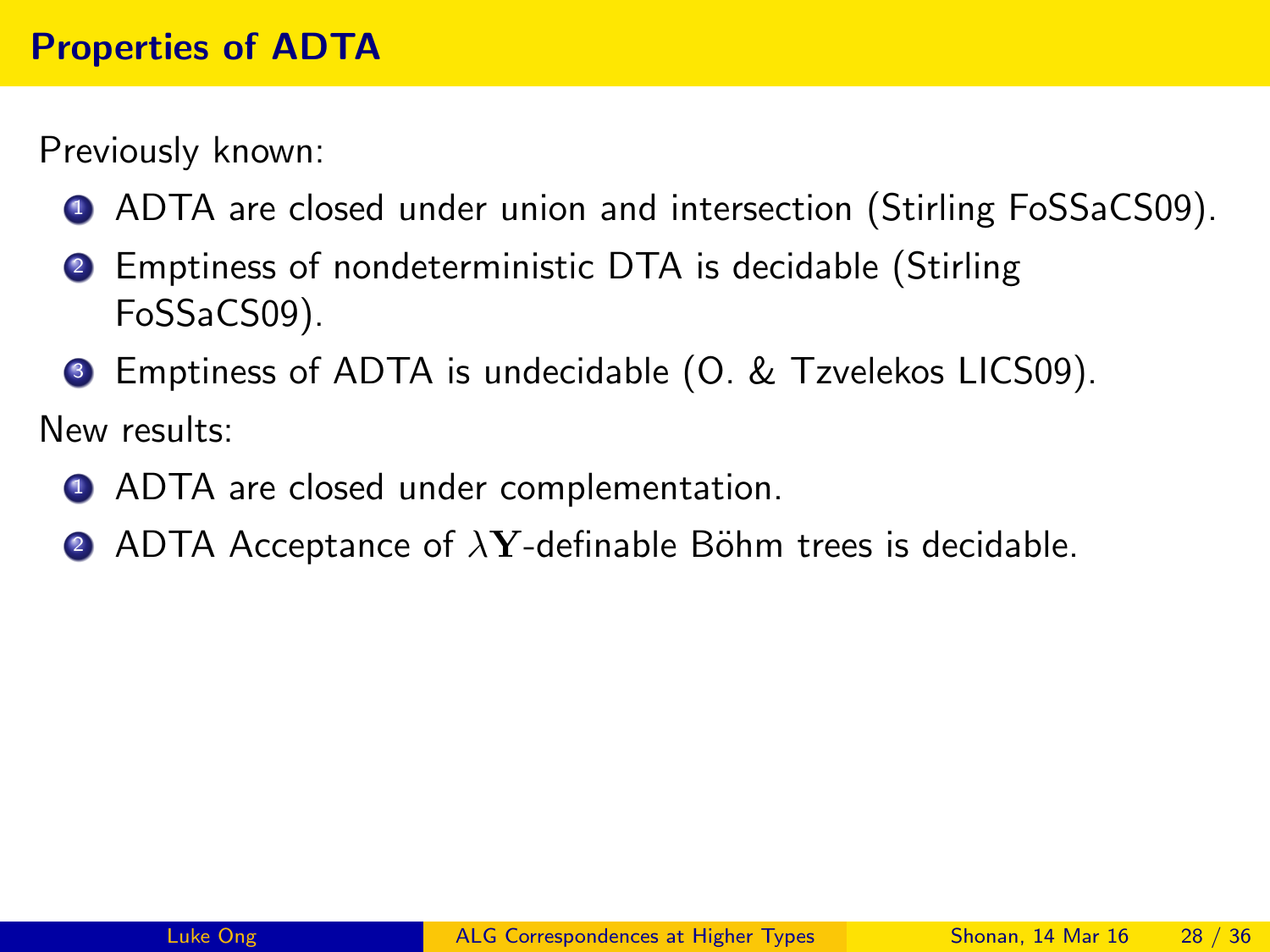Let  $e_M \in \mathbb{E}$  be the  $\prec$ -maximum priority.

A type  $\tau$  is called parity permissive (PP) if every contravariant prime subtype of  $\tau$  has priority  $e_M$ .

Given type  $\alpha$  :: A, define  $\llbracket \alpha \rrbracket := \{u \in \mathsf{BT}^A \mid \; \models u : \alpha\}.$ 

## Theorem (Effective Equi-expressivity)

- **1** Types and ADTA are effectively equi-expressive for defining languages of Böhm trees.
- **2** PP types and PP ADTA are effectively equi-expressive for defining languages of Böhm trees.

I.e. Take a sort A. There is an algorithm mapping ADTA A to types  $\alpha_A$ such that  $L(\mathcal{A}) = [\alpha_{\mathcal{A}}]$ ; and vice versa.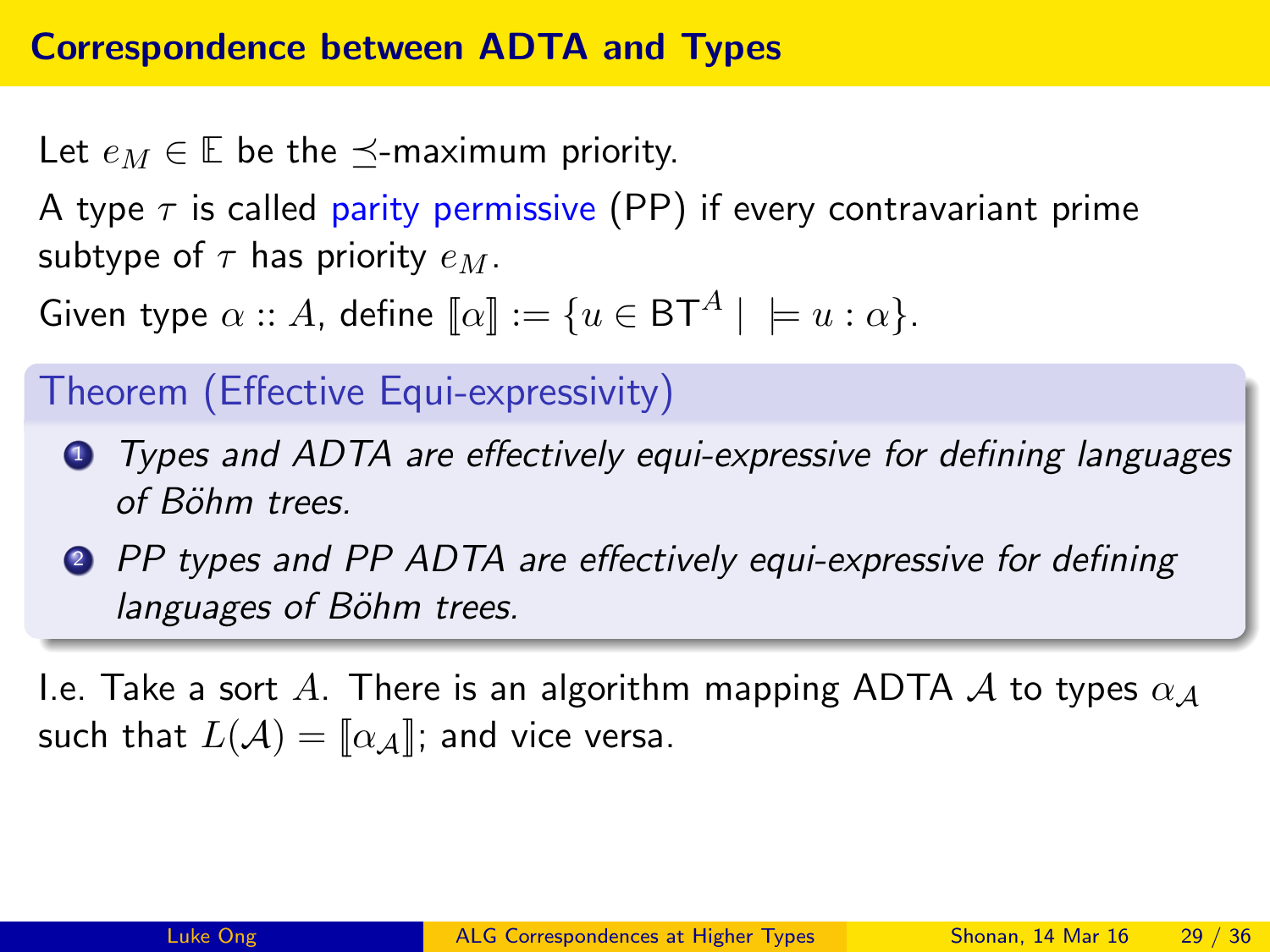<span id="page-27-0"></span>Fix a sort  $A$ . Formulas are indexed by subsorts of  $A$ . Assume:

- a finite set of sorted abstract  $\lambda$ -variables  $\Sigma_{\text{var}}$ , ranged over by  $x^B$ ,  $y^C$ , etc., where B and C are contravariant subsorts of  $A$
- for each  $\mathsf{x}^B\in\Sigma_{\mathrm{var}},$  a denumerable set  $\mathcal{V}^B$  of concrete variables of sort  $B$

### Higher-type Mu-calculus

$$
\varphi^o ::= \langle \bot \rangle \mid \mathbf{t} \mid \mathbf{f} \mid \varphi^o \land \varphi^o \mid \varphi^o \lor \varphi^o \mid \neg \varphi^o \mid
$$

$$
\mathbb{V}_{\mathbf{x}^B} \mid [i] \varphi^{B \to C} \mid \alpha \mid \mu \alpha. \varphi^o \mid \nu \alpha. \varphi^o
$$

$$
\varphi^{B \to C} ::= \varphi^{B \to C} \land \varphi^{B \to C} \mid \varphi^{B \to C} \lor \varphi^{B \to C} \mid
$$

$$
\neg \varphi^{B \to C} \mid \mathbb{A}_{\mathbf{x}^B}.\varphi^C.
$$

Two new constructs:

- abstract-variable predicate,  $\mathbb{v}_{\mathsf{x}^{\mathsf{B}}}$
- $\mathsf{abstract}\text{-}\mathsf{lambda}$  formula,  $\mathbb{A}_{\mathsf{x}^{\mathsf{B}}}.\varphi^C$

which are detectors of (concrete) variables and  $\lambda$ -abstractions respectively.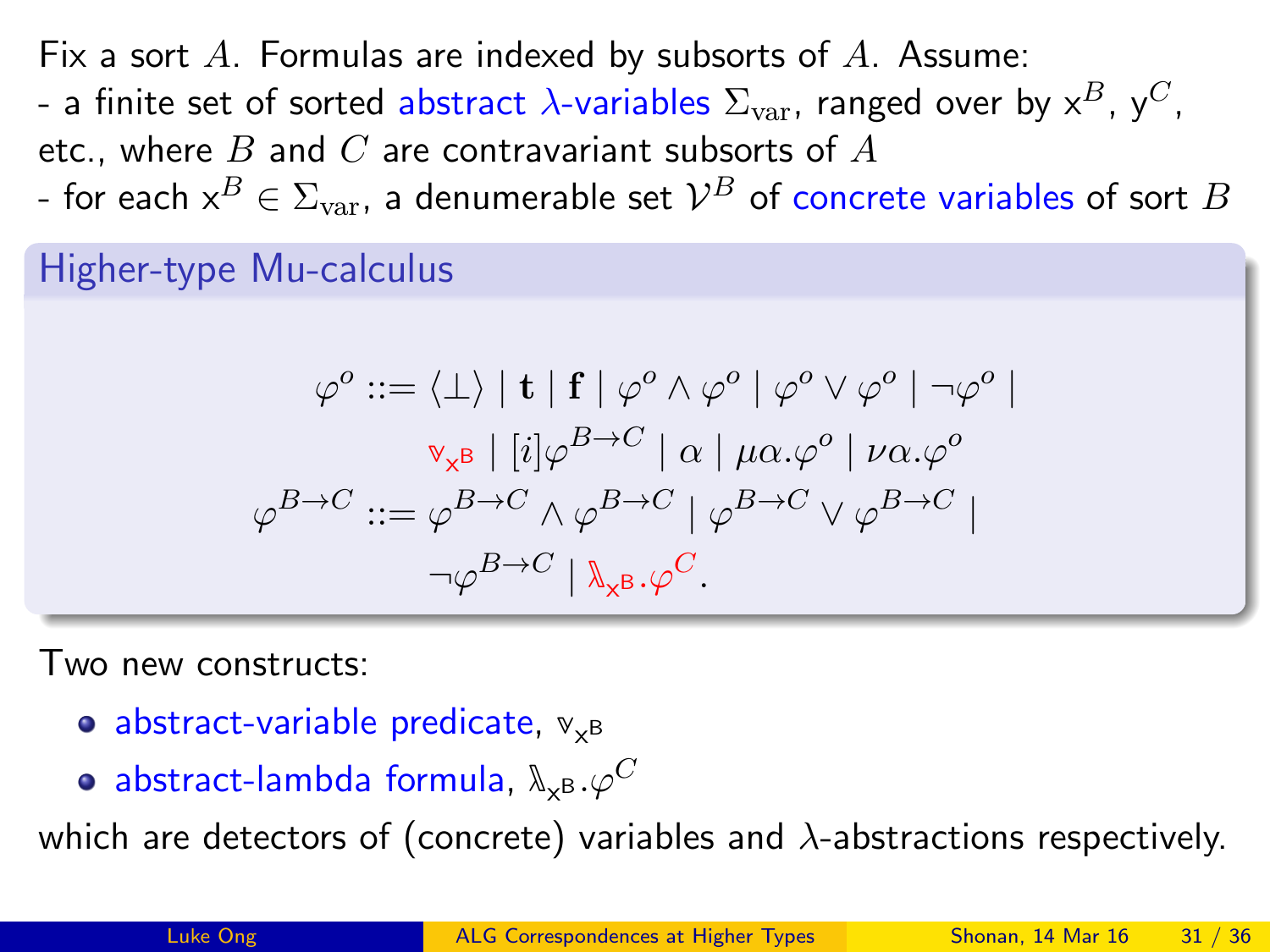### Semantics of higher-type mu-calculus

A concretisation function is a sort-respecting map  $\zeta : \Sigma_{\text{var}} \to \mathcal{P}_{\text{fin}}(\mathcal{V})$ , giving the possible concrete names  $\zeta({\sf x}^B)$  (in a Böhm tree) that an abstract variable  $(x)^B$  (in the formula) can represent.

Given a concretisation function  $\zeta$ ,  $\llbracket \varphi^B \rrbracket_{\rho}(\zeta)$  returns a set of Böhm trees  $u$ of sort B, such that  $FV(u) \subseteq Im(\zeta)$ .

Fix  $\zeta$ , and take a Böhm tree t. Then

 $t\in \llbracket \boldsymbol{{\mathsf{v}}}_{\mathsf{x}} \boldsymbol{{\mathsf{B}}}\rrbracket_\rho(\zeta)$  just if the root node of  $t$  is labelled by a (concrete) variable  $y^B \in \zeta(\mathsf{x}^B)$ 

$$
\begin{aligned}\n\bullet \ \ t \in [\![\mathbb{A}_{\mathsf{x}^{\mathsf{B}}}\cdot\varphi^C]\!]_\rho(\zeta) \ \text{just if} \ t = \lambda y^B.s \ \text{and}\\ \ns \in [\![\varphi^C]\!]_\rho(\zeta[\mathsf{x}^B \mapsto \zeta(\mathsf{x}) \cup \{y^B\}]).\n\end{aligned}
$$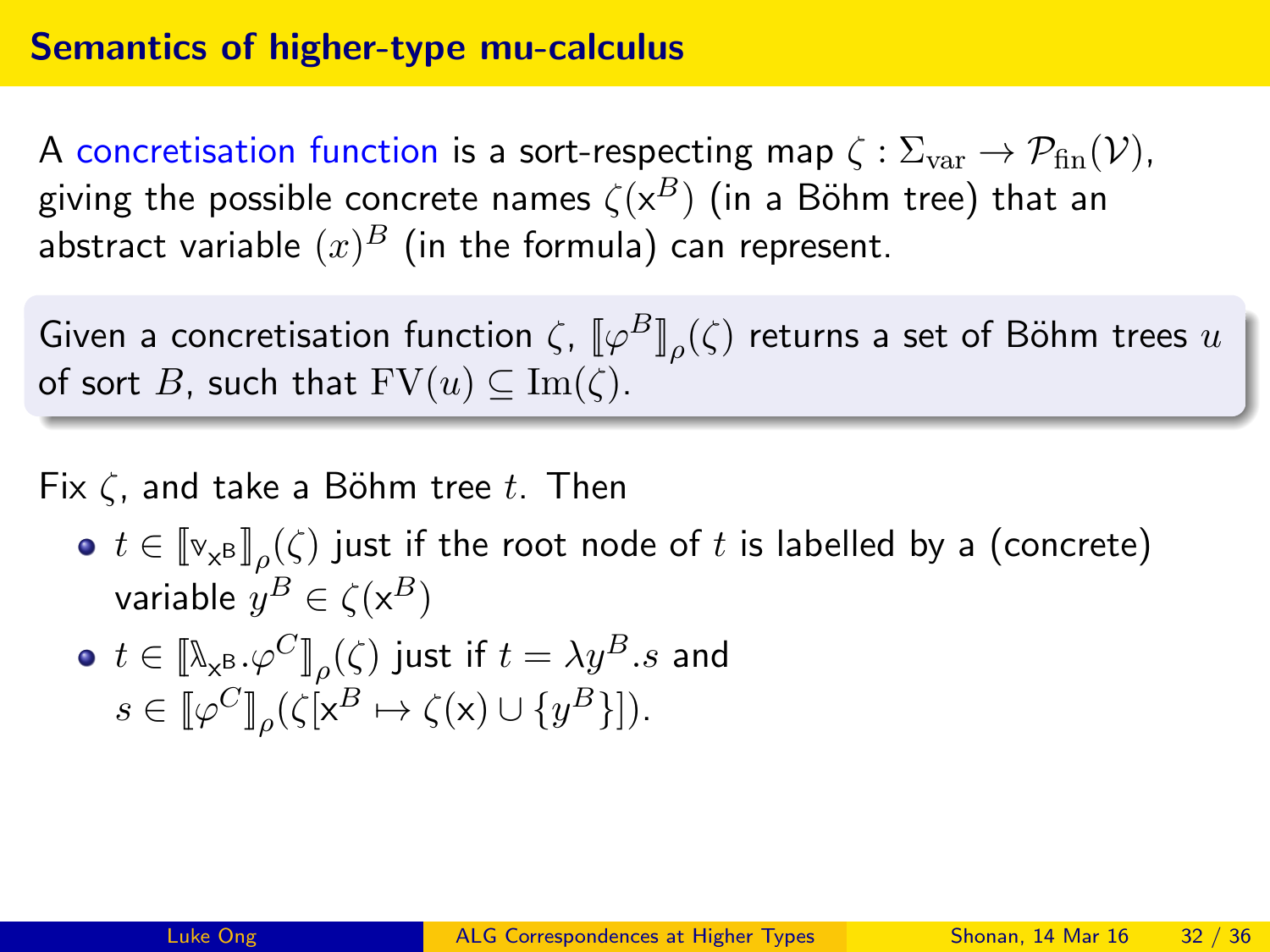#### **Example: Monster sort**  $\mathfrak{M}$

Recall: 
$$
M_3 := \lambda f x.f(\lambda z_1.(f(\lambda z_2.(f(\lambda z_3. z_3(z_2(z_1 x)))))))
$$
  
\nLet  $\varphi^{\mathfrak{M}} = \lambda_{f \times \cdot} \mu \alpha. ((\mathbf{v}_f \wedge [1] \lambda_z . \alpha) \vee \mu \beta. (\mathbf{v}_x \vee (\mathbf{v}_z \wedge [1] \lambda. \beta)))$   
\nThen  $M_3 \in [\![\varphi^{\mathfrak{M}}]\!]_{\emptyset}$ .  
\nLet  $t_0 = \lambda f x.f (\lambda z_1. z_1 (f (\lambda z_2. x)))$  ::  $\mathfrak{M}$ ; then  $t_0 \notin [\![\varphi^{\mathfrak{M}}]\!]_{\emptyset}$ .

N.B. The abstract-lambda predicate,  $\lambda_\mathsf{xB}$ .-, is not a binder of  $\mathsf{x}^B$  or of  $\mathsf{v}_\mathsf{xB}$ .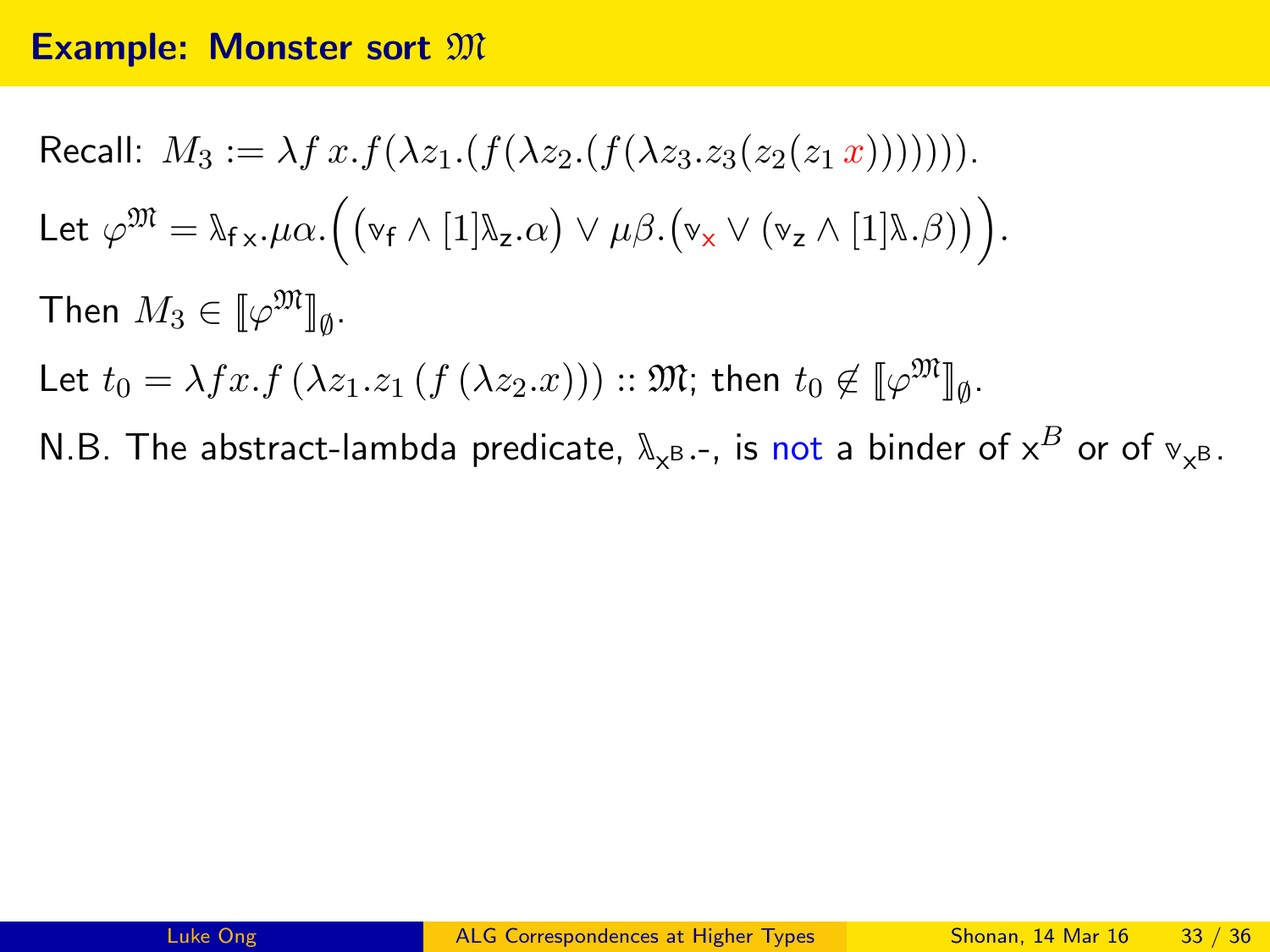Characterisation by an intuitive notion of model checking game  $\mathcal{G}_{\mathrm{MC}}(t,\varphi,\zeta)$ : -  $t\in \llbracket \varphi \rrbracket_\emptyset(\zeta)$  if and only if Verifier has a (memoryless) winning strategy for  $\mathcal{G}_{MC}(t, \varphi, \zeta)$ .

## Theorem (Effective Equi-expressivity)

There is an algorithm that, given a higher-type mu-calculus formula  $\varphi^A$ , returns a parity permissive ADTA  $\mathcal{A}_{\varphi^A}$ , such that  $\llbracket \varphi^A \rrbracket = L(\mathcal{A}_{\varphi^A})$ ; and vice versa.

Hence, "PP ADTA  $\equiv$  PP Types  $\equiv$  Higher-type Mu-Calculus".

Parity permissiveness is not a restriction on universal dependency tree automata. However:

## Conjecture (Parity Permissive)

There is a type  $\tau$  such that for all PP types  $\tau'$ ,  $\llbracket \tau \rrbracket \neq \llbracket \tau' \rrbracket$ .